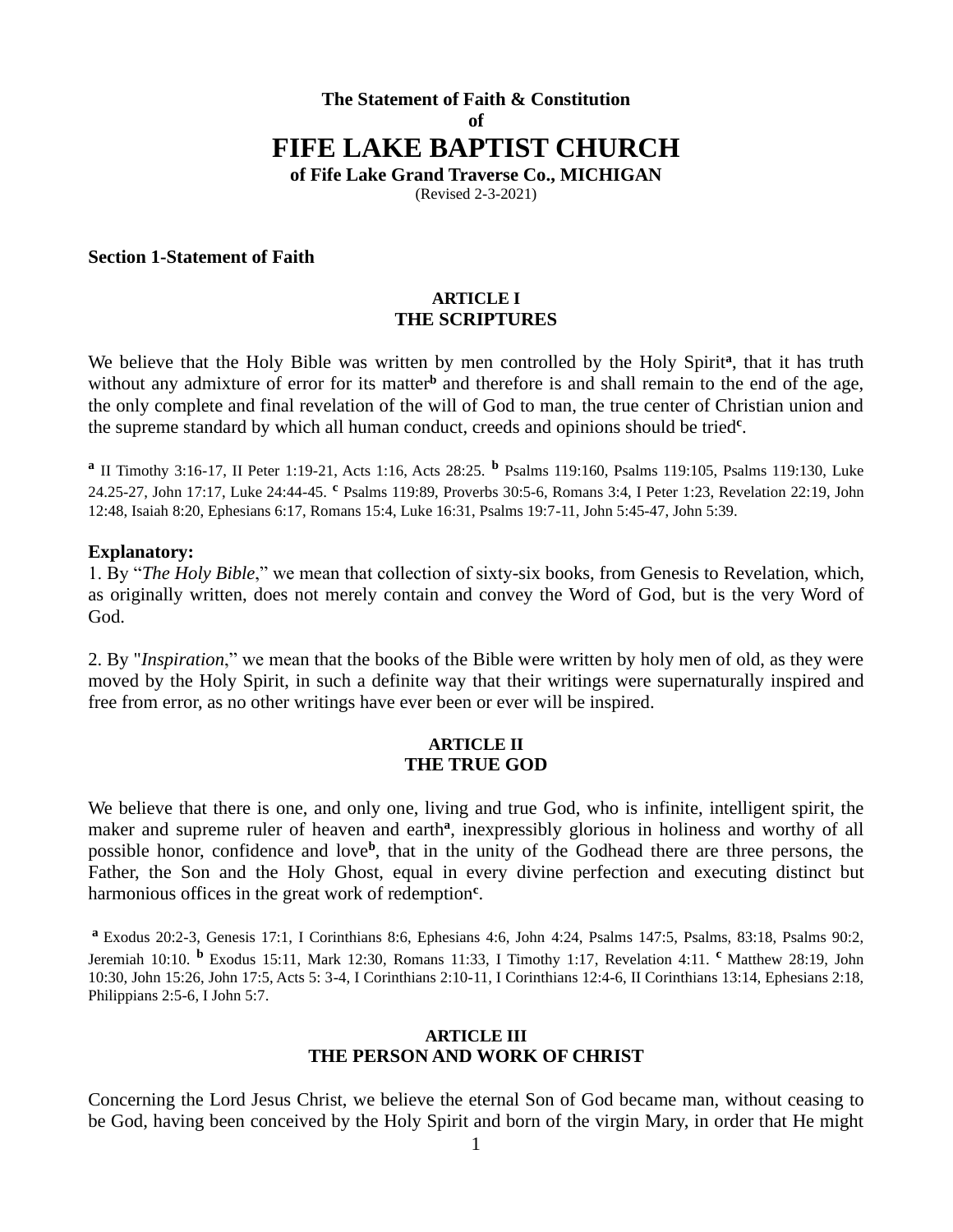reveal God and redeem sinful men<sup>a</sup>. He accomplished our redemption through His death on the cross as a representative, vicarious, substitutionary sacrifice, and that our justification is made sure by His literal, physical resurrection from the dead and then ascended to Heaven and is now exalted at the right hand of God where, as our High Priest, He fulfills the ministry of Representative, Intercessor, and Advocate**<sup>c</sup>** .

**a** Isaiah 7:14, 9:6, Luke 1:35, John 1:1-2, 14, II Corinthians 5:19-21, Galatians 4:4-5, Philippians 2:5-8. **<sup>b</sup>** Acts 2:18-36, Romans 3:24-25, Ephesians 1:7, 1 Peter 2:24, 1 Peter 1:3-5. **<sup>c</sup>** Acts 1:9-10, Romans 8:34, Hebrews 9:24, 7:25, 1 John 2:1-2.

### **ARTICLE IV THE HOLY SPIRIT**

We believe that the Holy Spirit is a divine person, equal with God the Father<sup>a</sup> and God the Son<sup>b</sup> and of the same nature**<sup>c</sup>** , that He was active in the creation**<sup>d</sup>** , that in His relation to the unbelieving world He restrains the evil one until God's purpose is fulfilled**<sup>e</sup>** , that He convicts of sin, of righteousness, of judgment<sup>f</sup>, that He bears witness to the truth of the gospel in preaching and testimony<sup>g</sup>, that He is the agent in the new birth<sup>h</sup>, that He seals, baptizes, endues, guides, teaches, witnesses, sanctifies and helps the believer, and that the fruit of the spirit (love, joy, peace, long-suffering, gentleness, goodness, faith, meekness and temperance) is the evidence of His indwelling rather than the speaking in tongues and other spectacular demonstrations**<sup>i</sup>** .

**a** John 14:16-17. **<sup>b</sup>** Matthew 28:19. **<sup>c</sup>**Hebrews 9:14, John 14:26, Luke 1:35. **<sup>d</sup>** Genesis 1:1-3. **<sup>e</sup>** II Thessalonians 2:7.

**f** John 16:8-11. **<sup>g</sup>**John 15:6-27, Acts 5:30-32. **<sup>h</sup>**John 3:5-6. **<sup>i</sup>**Ephesians 1:13-14, Matthew 3:11, Mark 1:8, Luke 3:16, John 1:33, Acts 11:16, Luke 24:49, John 16:13, John 14:26, Romans 8:14, Romans 8:16, II Thessalonians 2:13, I Peter 1:2, Romans 8:26-27, Galatians 5:22-23, Ephesians 5:18-21.

### **ARTICLE V SANCTIFICATION**

We believe that sanctification has a twofold meaning, that of setting apart of things, days or persons specifically for God and that the believer at the time of his regeneration is so set apart by God the Father<sup>a</sup>. There is also the progressive work of the Holy Spirit (called sanctification) whereby the believer, obedient to the Word of God experiences the power of the indwelling Christ for holiness of life and victory over the old nature, which work will be completed when the believer stands in Christ's presence**<sup>b</sup>** .

**<sup>a</sup>**I Corinthians 1:30, Hebrews 10:10-14. **<sup>b</sup>** Colossians 1:26-28, John 17:17, I Thessalonians 5:23, II Corinthians 3:18.

### **ARTICLE VI THE DEVIL OR SATAN**

We believe that Satan was once, holy, and enjoyed heavenly honors, but through pride and ambition to be as the Almighty, fell<sup>a</sup> and drew after him a host of angels, that he is now<sup>b</sup>, the malignant prince of the power of the air and the unholy god of this world<sup>c</sup>, we hold him to be man's great tempter<sup>d</sup>, the enemy of God and His Christ<sup>e</sup>, the accuser of the saints<sup>f</sup>, the author of all false religions, the chief power back of the present apostasy<sup>g</sup>, the lord of the Antichrist<sup>h</sup>, and the author of all powers of darkness**<sup>i</sup>** . He is destined to final defeat at the hands of God's Son**<sup>j</sup>** , and to the judgment of an eternal justice in hell, a place prepared for him and his angels**<sup>k</sup>** .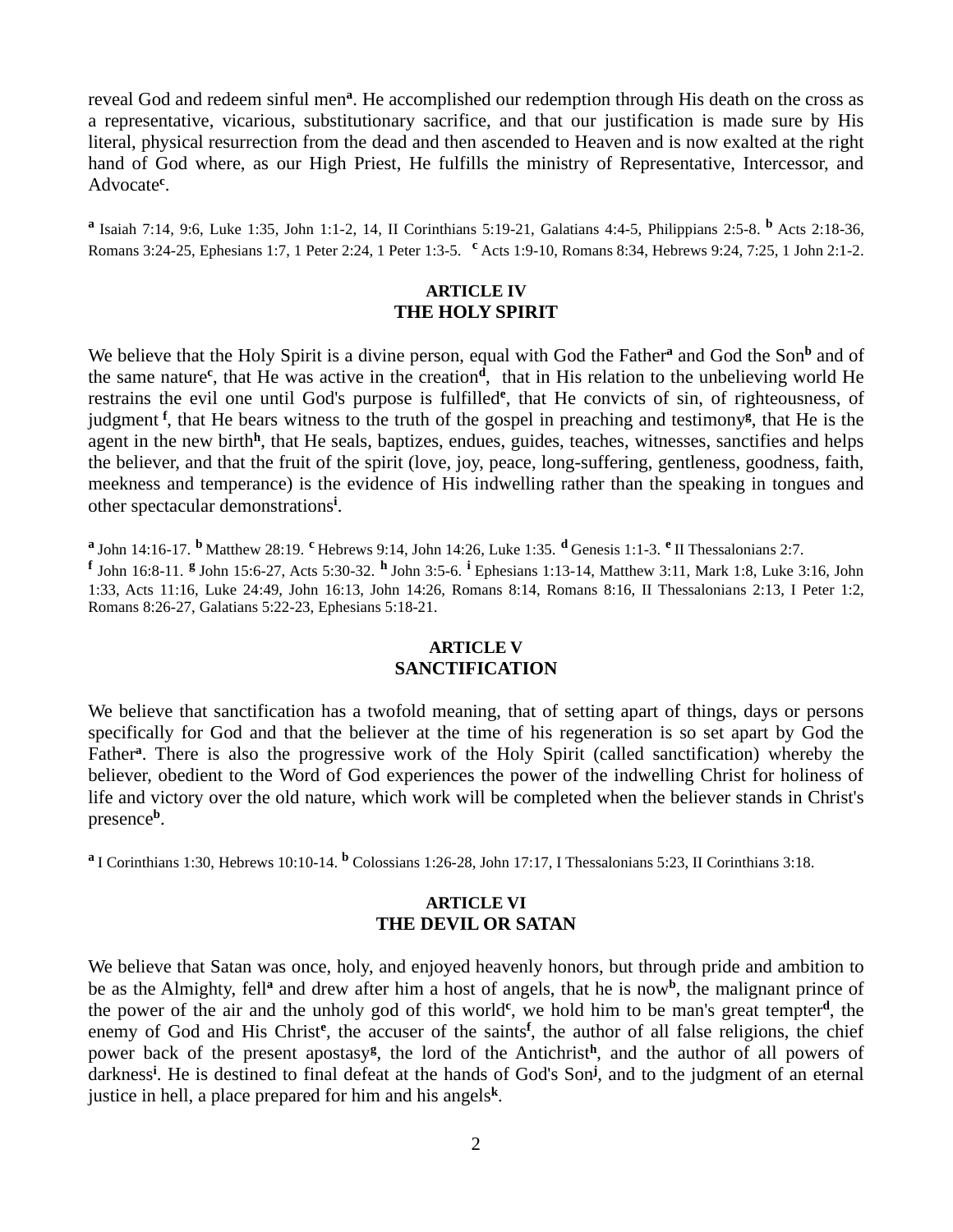**a** Isaiah 14:12-15, Ezekiel 28:14-17. **<sup>b</sup>** Revelation 12:9, Jude 6, II Peter 2:4. **<sup>c</sup>** Ephesians 2:2, John 14:30. **<sup>d</sup>** I Peter 5:8,

I Thessalonians 3:5, Matthew 4:1-3. **<sup>e</sup>** Zechariah 1:3, 1 John 3:8, Matthew 13:25, Matthew 13:37-39, Luke 22:3-4. **<sup>f</sup>** Revelation 12:10. **<sup>g</sup>** II Corinthians 11:13-15, Mark 13:21-22. **<sup>h</sup>** I John 4:3, II John 7, I John 2:22. **<sup>i</sup>** Revelation 13:13-14, II Thessalonians 2:8-11. **<sup>j</sup>** Revelation 19:11, Revelation 16:20, Revelation 12:7-9, Revelation 20:1-3. **<sup>k</sup>** Revelation 20:10, Matthew 25:41.

### **ARTICLE VII THE CREATION**

We believe in the Genesis account of creation and that it is to be accepted literally and not allegorically or figuratively<sup>a</sup>, that man was created directly in God's own image and after his own likeness<sup>b</sup>, that man's creation was not a matter of evolution or evolutionary change of species or development through interminable periods of time from lower to higher forms**<sup>c</sup>** , that all animal and vegetable life was made directly and God's established law was they should bring forth only, "after their kind**<sup>d</sup>** ."

**<sup>a</sup>** Genesis 1:1, Exodus 20:11, Acts 4:24, Colossians 1:16-17, Hebrews 11:3, John 1:3, Revelation 10:6, Romans 1:20, Acts 17:23-26, Jerimiah 10:12, Nehemiah 9:6. **<sup>b</sup>** Genesis 1:26-27, I Corinthians 11:7. **<sup>c</sup>** Genesis 2:7, Genesis 2:21-23. **<sup>d</sup>** Genesis 1:11, Genesis 1:24.

### **ARTICLE VIII THE FALL OF MAN**

We believe that man was created in innocence under the law of his maker<sup>a</sup>, but by voluntary transgression fell from his sinless and happy state**<sup>b</sup>** , in consequence of which, all mankind are now sinners, not only by constraint, but of choice<sup>c</sup> and therefore under just condemnation without defense or excuse**<sup>d</sup>** .

**<sup>a</sup>** Genesis 3:1-6, Genesis 3:24. **<sup>b</sup>** Romans 5:12, Romans 5:19. **<sup>c</sup>** Romans 3:10-19, Ephesians 2:1-3, Romans 1:18, Ezekiel 18:19-20. **<sup>d</sup>** Romans 1:32, Romans 1:20, Romans 1:28, Galatians 3:22.

### **ARTICLE IX THE VIRGIN BIRTH**

We believe that Jesus Christ was begotten of the Holy Ghost in a miraculous manner<sup>a</sup>, born of Mary, a virgin as no other man was ever born or can ever be born of woman**<sup>b</sup>** and that He is both the Son of God and God the Son**<sup>c</sup>** .

**<sup>a</sup>** Genesis 3:15. **<sup>b</sup>** Isaiah 7:14, Matthew 1:18-25, Luke 1:35, Mark 1:1, John 1.14, Psalms 2:7, Galatians 4:4. **<sup>c</sup>** I John 5:20, I Corinthians 15:47.

### **ARTICLE X THE ATONEMENT FOR SIN**

We believe, that the salvation of sinners is wholly of grace<sup>a</sup>, through the mediatorial offices of the Son of God, who by the appointment of the Father, freely took upon Him our nature, yet without sin, honored the divine law by His personal obedience and by His death made a full and vicarious atonement for our sins<sup>b</sup>, that His atonement consisted not in setting us an example by His death as a martyr, but was the voluntary substitution of Himself in the sinner's place, the just dying for the unjust, Christ, the Lord, bearing our sins in His own body on the tree**<sup>c</sup>** , that, having risen from the dead, He is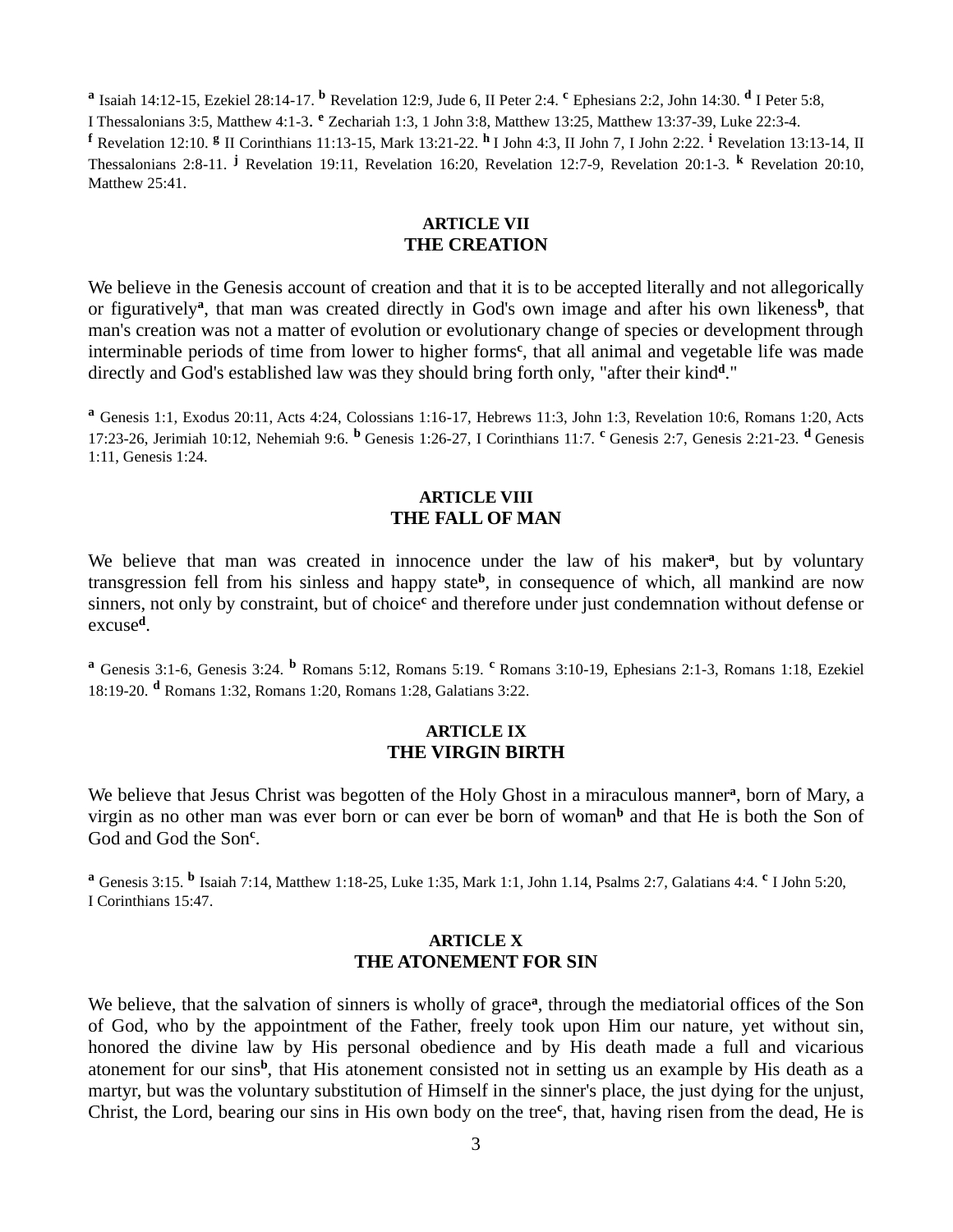now enthroned in heaven and uniting in His wonderful person the tenderest sympathies with divine perfection. He is in every way qualified to be a suitable, a compassionate and an all sufficient Savior**<sup>d</sup>** .

**<sup>a</sup>** Ephesians 2:8, Acts 15:11, Romans 3:24. **<sup>b</sup>**John 3:16, Matthew 18:11, Philippians 2:7, Hebrews 2:14, Isaiah 53:4-7, Romans 3:25, I John 4:10, I Corinthians 15:3, II Corinthians 5:21. **<sup>c</sup>** John 10:18, Philippians 2:8, Galatians 1:4, 1 Peter. 2:24, I Peter 3:18, Isaiah 53:11, Hebrews 12:2. **<sup>d</sup>** I Corinthians 15:20, Isaiah 53:12, Hebrews 9:12-15, Hebrews 7:25, I John  $2:2.$ 

### **ARTICLE XI GRACE IN THE NEW CREATION**

We believe that in order to be saved, sinners must be born again<sup>a</sup>, that the new birth is a new creation in Christ Jesus**<sup>b</sup>** , that it is instantaneous and not a process**<sup>c</sup>** , that in the new birth the one dead in trespasses and in sins is made a partaker of the divine nature and receives eternal life, the free gift of God**<sup>d</sup>** , that the new creation is brought about in a manner above our comprehension, not by culture, not by character, nor by the will of man, but wholly and solely by the power of the Holy Spirit in connection with divine truth, so as to secure our voluntary obedience to the gospel<sup>e</sup>, that its proper evidence appears in the holy fruits of repentance and faith and newness of life**<sup>f</sup>** .

**a** John 3:3. **<sup>b</sup>** II Corinthians 5:17. **<sup>c</sup>** Luke 5:27, I John 5:1, John 3:6-7, Acts 2:41, Acts 16:30-33. **d** II Peter 1:4, Romans 6:23, Ephesians 2:1, II Corinthians 5:19, Colossians 2:13. **<sup>e</sup>** John 3:8, John 1:12-13. **<sup>f</sup>** Galatians 5:22, Ephesians 5:9.

### **ARTICLE XII SALVATION**

We believe that salvation is the gift of God brought to man by grace**<sup>a</sup>** and received by personal faith in the Lord Jesus Christ<sup>b</sup>, Whose precious blood was shed on Calvary for the forgiveness of our sins<sup>c</sup>. We believe that all sins**<sup>d</sup>** , except blasphemy of the Holy Spirit**<sup>e</sup>** , are forgivable.

**<sup>a</sup>** Ephesians.2:8-10. **b** John 1:12. **<sup>c</sup>** Ephesians. 1:7, 1 Pet. 1:18-19. **d** 1 John 1:9. **<sup>e</sup>** Matthew. 12:31-32.

### **ARTICLE XIII JUSTIFICATION**

We believe that the great gospel blessing which Christ secures to such as believe in Him is justification, that justification includes the pardon of sin, and the gift of eternal life on principles of righteousness**<sup>a</sup>** , that it is bestowed not in consideration of any works of righteousness which we have done, but solely through faith in the Redeemer's blood, His righteousness is imputed unto us**<sup>b</sup>** .

**<sup>a</sup>** Acts 13:39, Isaiah 53:11, Zechariah 13:1, Romans 8:1, Romans 5:9, Romans 5:1. **<sup>a</sup>** Titus 3:5-7, Romans 1:17, Habakkuk 2:4, Galatians 3:11, Romans 4:1-8, Hebrews 10:38.

### **ARTICLE XIV REPENTANCE AND FAITH**

We believe that repentance and faith are solemn obligations<sup>a</sup> and inseparable graces<sup>b</sup>, wrought in our souls by the quickening Spirit of God<sup>e</sup>, thereby, being deeply convicted of our guilt, danger and helplessness and of the way of salvation by Christ, we turn to God with unfeigned contrition, confession and supplication for mercy**<sup>d</sup>** , at the same time heartily receiving the Lord Jesus Christ and openly confessing Him as our only and all-sufficient Savior**<sup>e</sup>** .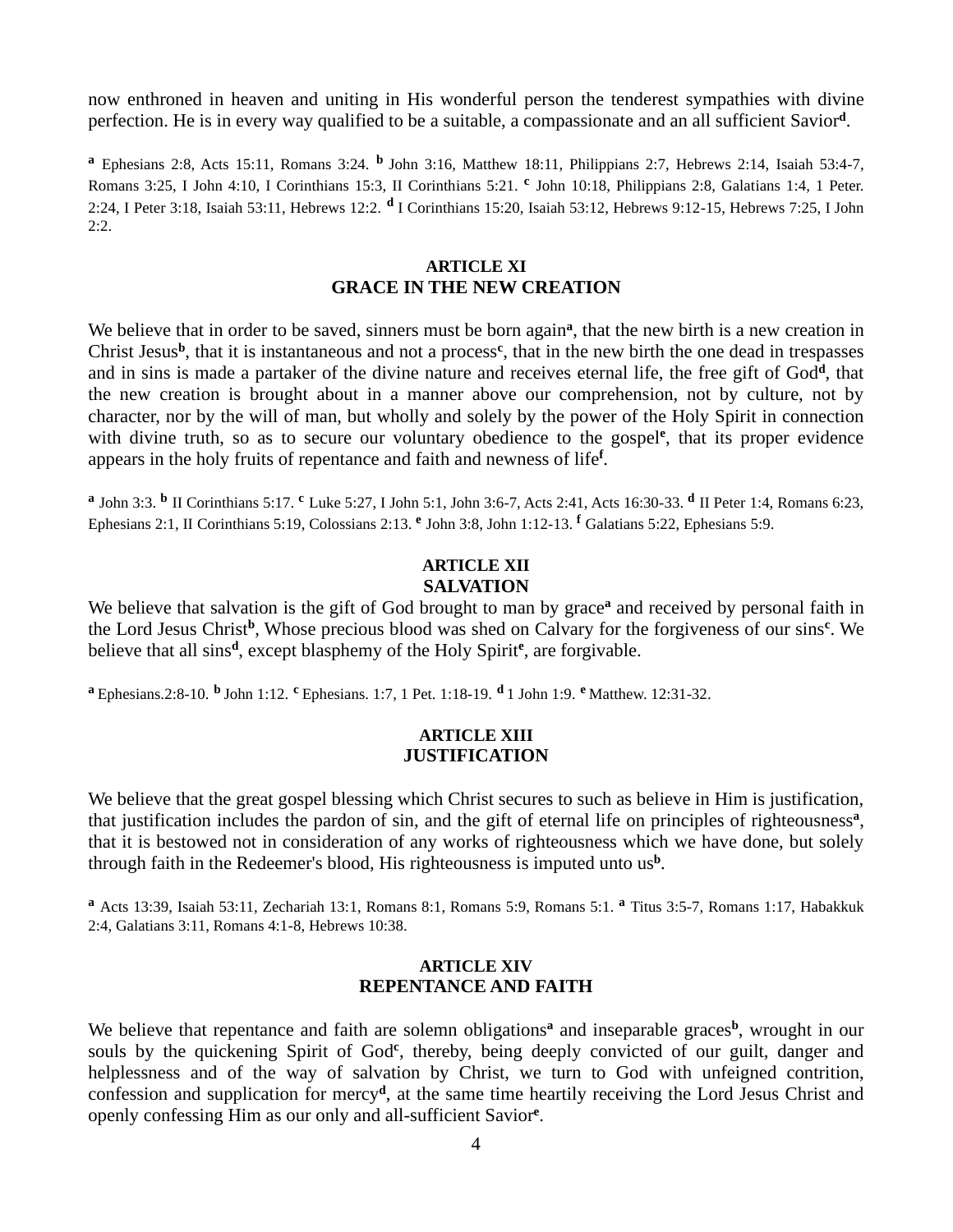**<sup>a</sup>** Acts 20:21. **<sup>b</sup>** Mark 1:15. **<sup>c</sup>** Acts 2:27-38. **<sup>d</sup>** Luke 18:13, Romans 10:13, Psalms 51:1-4, Psalms 51:7, Isaiah 55:6-7. **<sup>e</sup>** Luke 12:8, Romans 9:11.

### **ARTICLE XV THE CHURCH**

We believe that a church of Christ is a congregation of immersed believers associated by a covenant of faith and fellowship of the gospel**<sup>a</sup>** , observing the ordinances of Christ**<sup>b</sup>** , governed by His laws**<sup>c</sup>** and exercising the gifts, rights and privileges invested in them by His word<sup>d</sup>, that its scripturally designated officers are pastors (elders) and deacons whose qualifications, claims and duties are clearly defined in the scriptures**<sup>e</sup>** . We believe the true mission of the church is found in the great commission, first, to make individual disciples, second, to baptize them, third, to teach and instruct as He has commanded. We do not believe in the reversal of this order<sup>f</sup>, we hold that the local church has the absolute right of self-government, free from the interference of any hierarchy of individuals or organizations and that the one and only superintendent is Christ, through the Holy Spirit**<sup>g</sup>** , that it is scriptural for true churches to co-operate with each other in contending for the faith and for the furtherance of the gospel, that every church is the sole and only judge of the measure and method of its co-operation**<sup>h</sup>** , on all matters of membership, of polity, of government, of discipline, of benevolence, the will of the local church is final**<sup>i</sup>** .

**<sup>a</sup>** Acts 2:41, 42. **b** I Corinthians 11:2, Acts 2:42. **<sup>c</sup>** Ephesians 1:22-23. **<sup>d</sup>** Ephesians 4:11, I Corinthians 12:4, I Corinthians 12:.8-11. **<sup>e</sup>** Acts 14:23, Acts 6:5-6, Acts 15:23, Acts 20:17-28, I Timothy 3:1-7, I Timothy 3:8-13. **<sup>f</sup>** Matthew 28:19-20. **<sup>g</sup>** Colossians 1:18, Ephesians 5:23-24, 1 Peter 5:1-4. **<sup>h</sup>** Acts 15:22, Jude 3-4, II Corinthians 8:23-24, 1 Corinthians 16:1. Malachi 3:10, Leviticus 27:32, 1 Corinthians 16:2. **<sup>i</sup>** I Corinthians 6:1-3, I Corinthians 5:11-13.

### **ARTICLE XVI BAPTISM AND THE LORD'S SUPPER**

We believe that Christian baptism is the believer's immersion in water<sup>a</sup>, in the name of the Father, the Son, and the Holy Ghost<sup>b</sup>, to show forth in a solemn and beautiful emblem our faith in the crucified, buried and risen Savior with its effect in our death to sin and resurrection to a new life**<sup>c</sup>** , that in scriptural order it (baptism) precedes the privileges of church membership and is the public recognition of the Lordship of Jesus Christ**<sup>d</sup>** . The Lord's Supper is a memorial service in which the elements of bread and wine remind us of the love of God in Christ Jesus, "Who spared not His own Son but delivered Him up for us all," that this ordinance is to be observed in anticipation of His coming and preceded always by solemn self-examination**<sup>e</sup>** .

**<sup>a</sup>** Acts 8:36-39, Matthew 3:6, John 3:23, Romans 6:4-5, Matthew 3:16. **<sup>b</sup>** Matthew 28:19. **<sup>c</sup>** Romans 6:3-5, Colossians 2:12. **<sup>d</sup>** Acts 2:41-42, Matthew 28:19-20. **<sup>e</sup>** I Corinthians 11:23-28, Romans 8:32.

### **ARTICLE XVII THE PERSEVERANCE AND PRESERVATION OF THE SAINTS**

We believe that such only are real believers as endure unto the end<sup>a</sup>, that their persevering attachment to Christ is the grand mark which distinguishes them from superficial professors<sup>b</sup>, that a special providence watches over their welfare<sup>c</sup> and that they are kept by the power of God through faith unto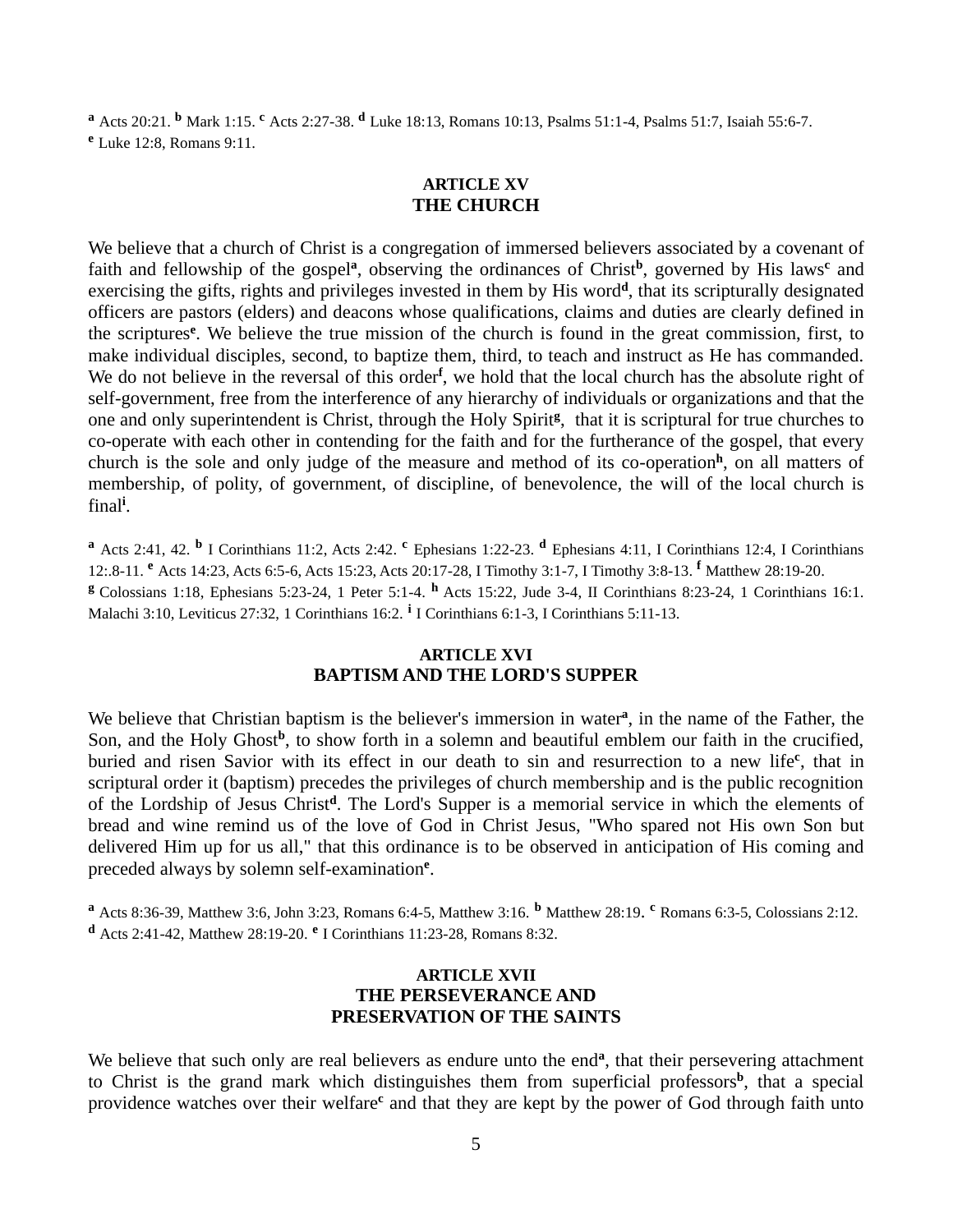eternal salvation**<sup>d</sup>** .

**a** John 8:31-32, Colossians 1:21-23. **<sup>b</sup>** I John 2:19, Matthew 13:19-20. **<sup>c</sup>** Romans 8:28, Matthew 6:30, Psalms 121:3, Hebrews 1:14. **<sup>d</sup>** I Peter 1:5, Philippians 1:6, John 10:28, John 10:29, John 16:8, Romans 8:35-39.

# **ARTICLE XVIII SEPARATION**

We believe that believers should maintain a godly testimony and live in such a way that that their lives do not bring reproach upon their Savior**<sup>a</sup>** . God commands His people to separate from all religious apostasy<sup>b</sup>, all worldly and sinful pleasures, practices, and associations<sup>c</sup>, and to refrain from all immodest and immoderate appearances, piercings, and bodily markings**<sup>d</sup>** . We stand against any and all worldly philosophies that seek to destroy or undermine the truth of Biblical Christianity**<sup>e</sup>** .

**<sup>a</sup>** Romans 12:1-2, I Corinthians 6:19-20, II Corinthians 6:14-7:1. **<sup>b</sup>** II John 9-11. **<sup>c</sup>** I John 2:15-17, James 4:4. **<sup>d</sup>** Romans 14:13. **<sup>e</sup>** II Corinthians 10:4-5, Colossians 2:8.

### **ARTICLE XIX THE RIGHTEOUS AND THE WICKED**

We believe that there is radical and essential difference between the righteous and the wicked<sup>a</sup>, and that such only as through faith are justified in the name of the Lord Jesus and sanctified by the Spirit of our God, are truly righteous in His esteem<sup>b</sup>, and that all such as continue in impenitence and unbelief are in His sight wicked, and under the curse**<sup>c</sup>** . There will be a bodily resurrection of all men, the righteous (saved) to eternal life, and the wicked (unsaved) to judgment and everlasting punishment**<sup>d</sup>** . The souls of the redeemed are, at death, absent from the body and present with the Lord, where in conscious bliss they await the first resurrection, when spirit, soul, and body are reunited to be glorified forever with the Lord<sup>e</sup>, and the souls of the wicked remain, after death, in conscious punishment and torment until the second resurrection, when with soul and body are reunited, and they shall appear at the Great White Throne Judgment, and shall be cast into the Lake of Fire, not to be annihilated, but to suffer everlasting conscious punishment and torment**<sup>f</sup>** .

**<sup>a</sup>** Malachi 3:18, Genesis. 18:23, Romans 6:17-18, Proverbs 11:31, I Peter 4:18. **<sup>b</sup>** Romans 1:17, Romans 6:16 I Corinthians 15:22, Acts 10:34-35, I John 2:29, I John 3:7. **<sup>c</sup>** I John 5:19, Galatians 3:10, Romans 6:16, Romans 7:6, Romans 6:23.

**<sup>d</sup>** Matthew 25:46, John 5:28-29, 11:25-26, Revelation 20:5-6, 12-13. **<sup>e</sup>** Luke 23:43, II Corinthians 5:8, Philippians 1:23, 3:21, I Thessalonians 4:16-17, Revelation 20:4-6. **<sup>f</sup>** Matthew 25:41-46, Mark 9:43-48, Luke 16:19-26, II Thessalonians 1:7- 9, Jude 6-7, Revelation 20:11-15.

### **ARTICLE XX CIVIL GOVERNMENT**

We believe that civil government is of divine appointment, for the interests and good order of human society<sup>a</sup>, that magistrates are to be prayed for, conscientiously honored and obeyed<sup>b</sup>, except only in things opposed to the will of our Lord Jesus Christ**<sup>c</sup>** , who is the only Lord of the conscience, and the coming Prince of the kings of the earth**<sup>d</sup>** .

**<sup>a</sup>** Romans 13:1-7, II Samuel 23:3, Exodus 18:21-22. **<sup>b</sup>** Acts 23:5, Matthew 22:21, Titus 3:1, I Peter 2:13-14, I Peter 2:17. **<sup>c</sup>** Acts 5:29, Acts 4:19-20, Daniel 3:17-18. **<sup>d</sup>** Matthew 10:28, Matthew 23:10, Revelation 10:6, Philippians 2:10-11, Psalms 72:11.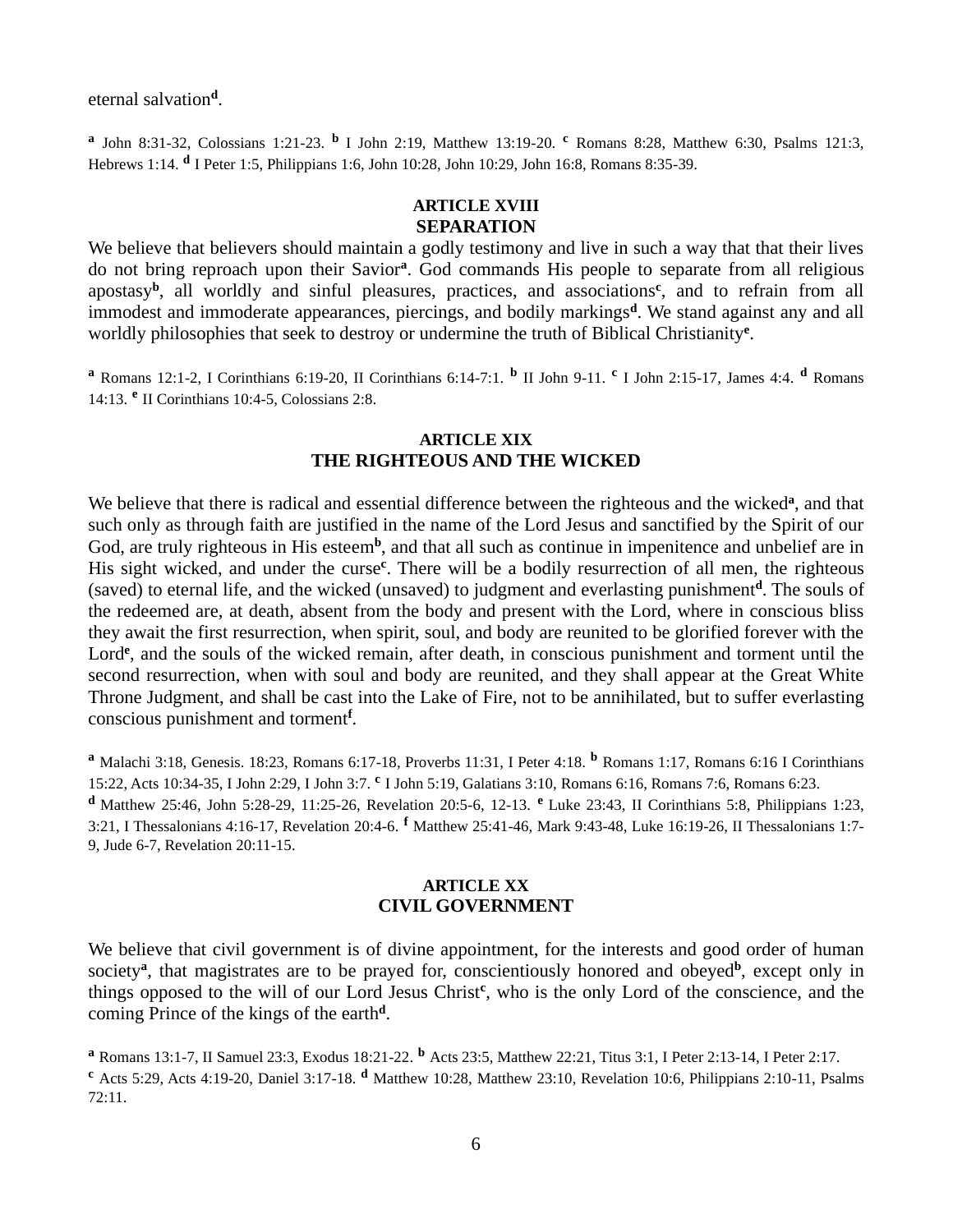### **ARTICLE XXI THE RESURRECTION, RETURN OF CHRIST AND RELATED EVENTS**

We believe the Lord Jesus was physically resurrected the third day according to the Scriptures<sup>a</sup>. After 40 days, in which He taught His disciples of things pertaining to the kingdom of God, the Lord literally ascended into heaven and was set down at the right hand of God in heavenly places<sup>b</sup>, where he now intercedes for us as our Great High Priest**<sup>c</sup>** . We further believe in a physical and literal second coming of Jesus Christ**<sup>d</sup>** . This event will take place prior to His one-thousand-year reign on the earth**<sup>e</sup>** , at which time He will rule from the throne of David**<sup>f</sup>** . Included in His second coming there will be the resurrection of the righteous dead in which they will receive new bodies and will be united with their soul in heaven<sup>g</sup>. The living righteous will then be caught up and changed and will ever be with the Lord**<sup>h</sup>** .

**<sup>a</sup>**Matthew 28:6-7, Luke 24:39, John 20:27, I Corinthians 15:4, Mark 16:6, Luke 24:2, Luke 24:4-6. **<sup>b</sup>** Acts 1:9, Acts 1:11, Luke 24:51, Mark 16:19, Revelation. 3:21, Hebrews 8.1, Hebrews 12:2. Eph. 1:20. **<sup>c</sup>** Hebrews 8:6, I Timothy 2:5, I John 2:1, Hebrews 2:l7, Hebrews 5:9-10. **<sup>d</sup>** John 14:3, Acts 1:11, I Thessalonians 4:16, Matthew 24:27, Matthew 25:13, James 5:8, Matthew 24:42, Hebrews 9:28. **<sup>e</sup>** I Corinthians 15:25, Isaiah 32:1, Isaiah 11:4-5, Psalms 72:8, Revelation 20:1-4, Revelation 20:6. **<sup>f</sup>** Luke 1:32, Isaiah 9:6-7, Acts 2:29-30. **<sup>g</sup>** I Thessalonians 4:16, I Corinthians 15:42-44. **<sup>h</sup>** I Corinthians 15:51-53, I Thessalonians 4:17, Philippians 3:20-21.

### **ARTICLE XXII HUMAN SEXUALITY**

We believe that God has commanded that no intimate sexual activity be engaged in outside of a marriage between one naturally-born man and one naturally-born woman<sup>a</sup>. We believe that any form of homosexuality, lesbianism, bisexuality, bestiality, incest, fornication, adultery, and pornography are sinful perversions of God's gift of sex**<sup>b</sup>** . We believe that God disapproves of and forbids any attempt to alter one's gender by surgery or appearance**<sup>c</sup>** . The only Scriptural marriage is the joining of one naturally-born man and one naturally-born woman for life**<sup>d</sup>** .

**<sup>a</sup>**Genesis 1:27, 2:24. **<sup>b</sup>** Genesis 19:5, 13, Leviticus 18:1-30, Romans 1: 26-29, I Corinthians 5:1, 6:9, I Thessalonians 4:1-8, Hebrews 13:4. **<sup>c</sup>** Matthew 19:4. **<sup>d</sup>** Genesis 2:24, Romans 7:2, I Corinthians 7:10, Ephesians 5:22-23.

### **ARTICLE XXIII FAMILY RELATIONSHIP**

We believe that men and women are spiritually equal in position before God<sup>a</sup>, but that God has ordained distinct and separate spiritual functions for men and women in the home and the church<sup>b</sup>. The husband is to be the leader of the home, and men are to be the leaders (pastors and deacons) of the church**<sup>c</sup>** . Accordingly, only men are eligible for licensure and ordination by the church. God has ordained the family as the foundational institution of human society**<sup>d</sup>** . The husband is to love his wife as Christ loves the church<sup>e</sup>. The wife is to submit herself to the Scriptural leadership of her husband as the church submits to the headship of Christ**<sup>f</sup>** . Children are an heritage from the Lord**<sup>g</sup>** . Parents are responsible for teaching their children spiritual and moral values through consistent lifestyle example and appropriate discipline, including Scriptural corporal correction**<sup>h</sup>** . We believe that God disapproves of divorce**<sup>i</sup>** and intends marriage to last until one of the spouses dies**<sup>j</sup>** . Due to the controversial nature of the subject of marriage and divorce, we uphold that divorce and remarriage shall be regarded and dealt with as adultery except on the grounds of fornication and abandonment<sup>k</sup>.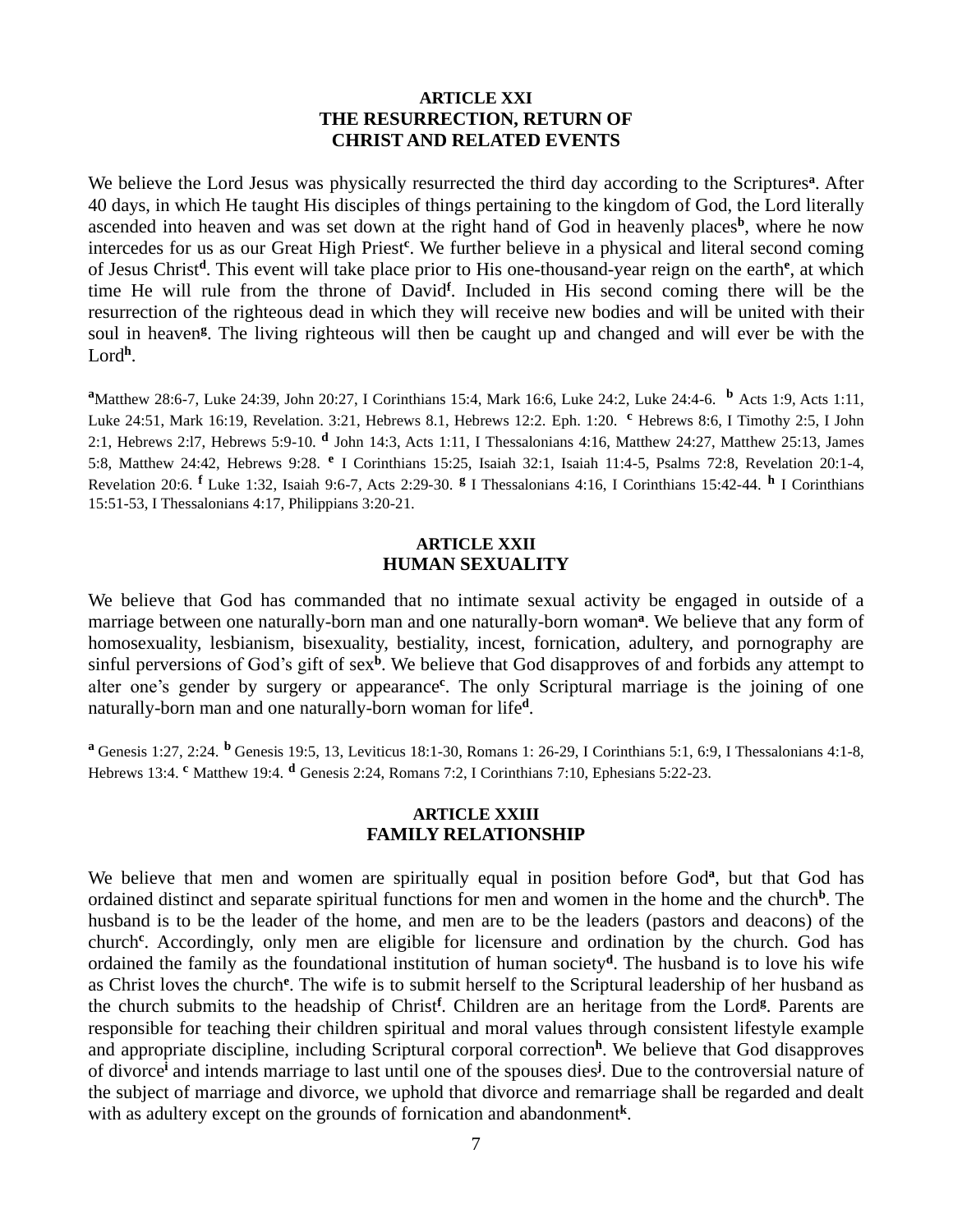**a** Galatians 3:28, Colossians 3:18. **b** I Timothy 2:8-15. <sup>c</sup> I Timothy 3:4-5, 12. **d** Genesis 1:26-28, Exodus 20:12, Mark 10:6-12. **<sup>e</sup>**Ephesians 5:21-33. **<sup>f</sup>**I Corinthians 7:1-16, Ephesians 5:21-33, Colossians 3:18-21, I Peter 3:1-7. **<sup>g</sup>**Psalm 127:3-5. **h** Deuteronomy 6:4-9, Proverbs 19:18, 22:15, 23:13-14. <sup>i</sup> Malachi 2:14-17. <sup>j</sup> Romans 7:1-3. <sup>k</sup> Matthew 19:3-12, I Corinthians 7:12-16.

### **ARTICLE XXIV ABORTION**

We believe that human life begins at conception and that the unborn child is a living human being. Abortion constitutes the unjustified, unexcused taking of unborn human life. Abortion is murder. We reject any teaching that abortions due to rape, incest, birth defects, gender selection, birth or population control, or the physical or mental well-being of the mother are acceptable.

Psalm 139:14-16, Isaiah 44:24, 49:1, 5, Jeremiah 1:5, 20:15-18, Luke 1:44.

### **ARTICLE XXV EUTHANASIA**

We believe that the direct taking of an innocent human life is a moral evil, regardless of the intention. Life is a gift of God and must be respected from conception until natural death. Thus we believe that an act or omission which, of itself or by intention, causes death in order to eliminate suffering constitutes a murder contrary to the will of God. Discontinuing medical procedures that are extraordinary or disproportionate to the expected outcome can be a legitimate refusal of over-zealous treatment.

Exodus 20:13, 23:7, Matthew 5:21, Acts 17:28.

### **ARTICLE XXVI LOVE**

We believe that we should demonstrate love for others<sup>a</sup>, not only toward fellow believers<sup>b</sup>, but also toward those who are not believers, those who oppose us, and those who engage in sinful actions**<sup>c</sup>** . We are to deal with those who oppose us graciously, gently, patiently, and humbly**<sup>d</sup>** . God forbids the stirring up of strife, the taking of revenge, or the threat or use of violence as a means of resolving personal conflict or obtaining personal justice **e** . Although God commands us to abhor sinful actions, we are to love and pray for any person who engages in such sinful actions**<sup>f</sup>** .

**a** Leviticus 19:18, Romans 13:8-10. **b** John 13:34-35, I John 3:17-18. **c** Matthew 5:44-48. **d** Romans 12:9-10, Philippians 2:2-4. **<sup>e</sup>** Romans 12:17-21. **<sup>f</sup>** Matthew 5:44-48.

### **ARTICLE XXVII LAWSUITS BETWEEN BELIEVERS**

We believe that Christians are prohibited from bringing civil lawsuits against other Christians or the church to resolve personal disputes**<sup>a</sup>** . We believe the church possesses all the resources necessary to resolve personal disputes between members**<sup>b</sup>** . We do believe, however, that a Christian may seek compensation for injuries from another Christian's insurance company as long as the claim is pursued without malice or slander.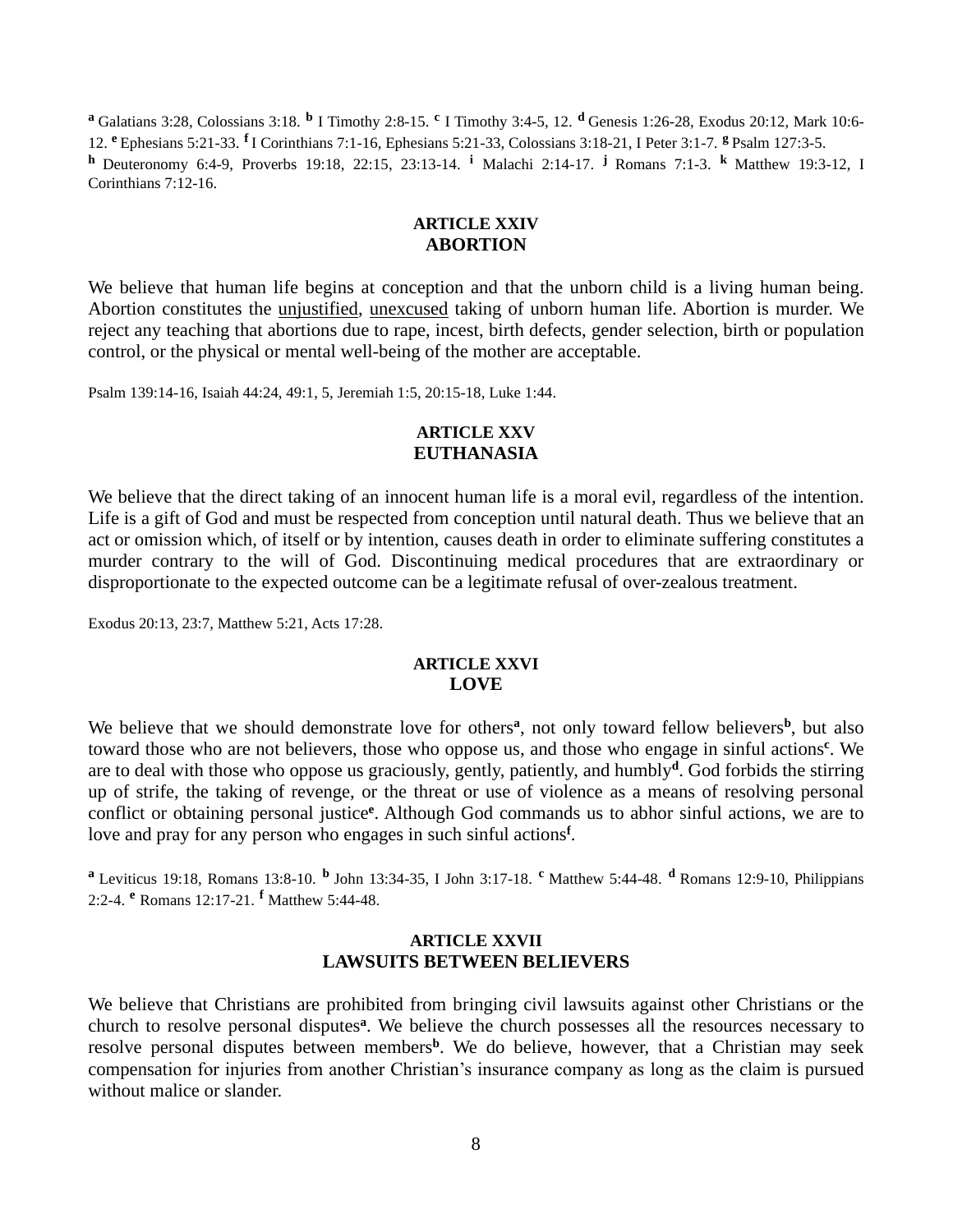**<sup>a</sup>**I Corinthians 6:1-8. **<sup>b</sup>**Ephesians 4:31-32, Matthew 18:15-17.

#### **Section 2**- **Authority of The Statement of Faith**

The Statement of Faith does not exhaust the extent of our faith. The Bible itself is the sole and final source of all that we believe. We do believe, however, that the foregoing Statement of Faith accurately represents the teachings of the Bible and, therefore, is binding upon all members. All literature, whether print or electronic, used in the church shall be in complete agreement with the Statement of Faith.

#### **Section 3** *-* **Constitution**

#### **THE PREAMBLE**

Reposing our faith in the Lord Jesus Christ for our salvation and believing in the teachings of the Holy Bible as the plenarily and verbally inspired word of the living God, we have affiliated ourselves with one another as a body of immersed believers and we adopt this constitution as a declaration of our convictions so that we may carry on the Lord's work decently and in order.

#### **ARTICLE I – NAME**

This Church shall be identified as **The Fife Lake Baptist Church of Fife Lake**, Grand Traverse County, Michigan. It is incorporated as a non-profit corporation under the laws of the State of Michigan.

### **ARTICLE II – GOVERNMENT**

This organization is an independent, fundamental Baptist Church. All departments shall be subordinate to the church.

#### **ARTICLE III – PURPOSE**

This congregation is organized as a church exclusively for charitable, religious, and educational purposes within the meaning of Section  $501(c)(3)$  of the Internal Revenue Code of 1986 (or the corresponding provision of any future United States Revenue Law), for such purposes including, but not limited to, the maintaining of public Christian worship, the study and teaching of the bible, the preaching of the Gospel of Christ, the administration of the New Testament Ordinances, the spiritual improvement of its members, the winning of the lost to Christ and to exercise as far as possible a Christian and moral influence in the community and a missionary spirit in the world at large.

### **ARTICLE IV – ASSOCIATIONS**

This church shall be an independent, autonomous church, subject only to Jesus Christ, the head of the church. It has the right to cooperate and associate with other biblical groups on a voluntary basis. There shall be no cooperation with a group that permits the presence of apostates or apostasy or that endorses groups that permit the presence of apostates or apostasy.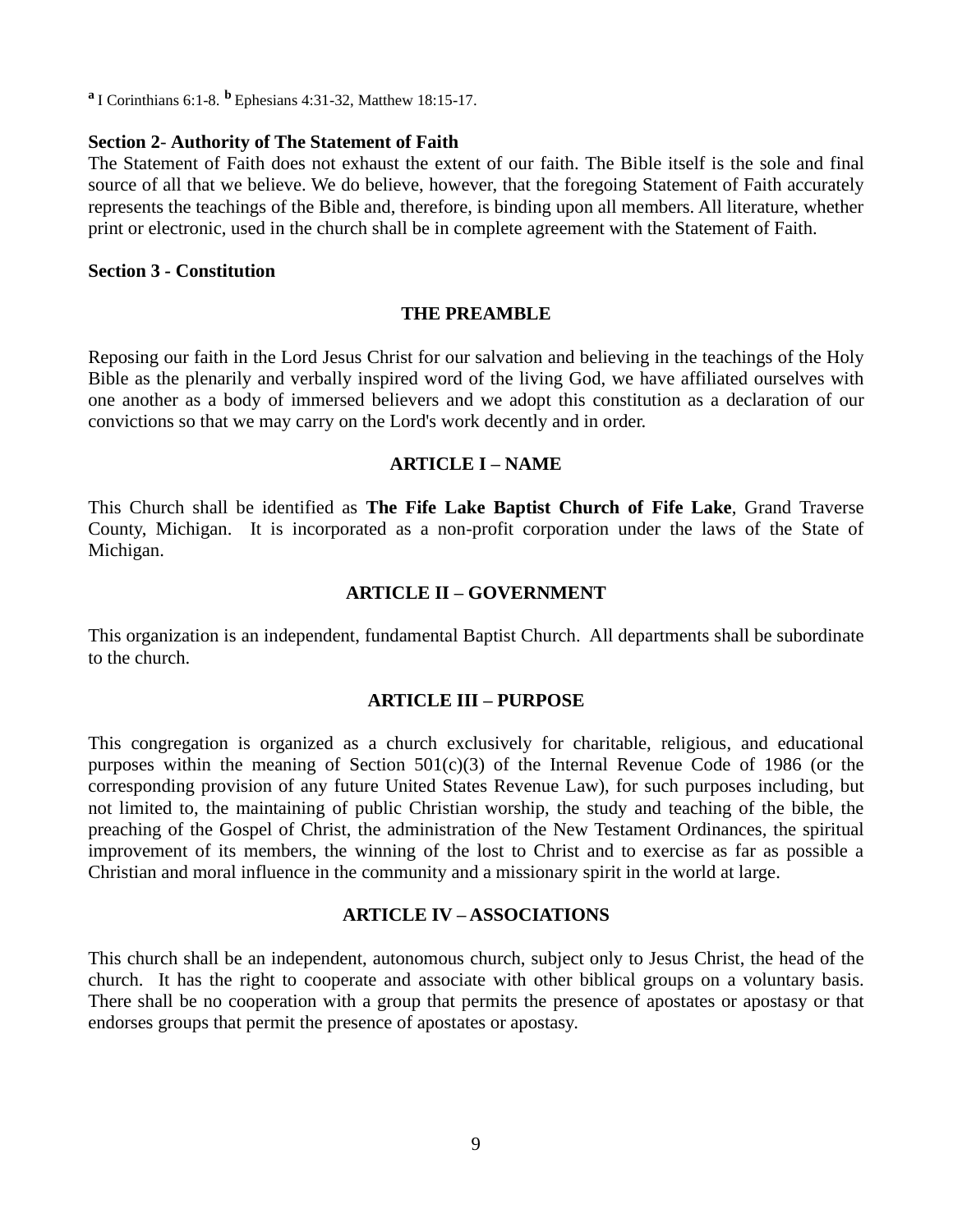# **ARTICLE V – OFFICERS**

# **Section 1 - Officers of the Church**

(A) The elected officers of the church shall be: pastor, deacons, trustees, clerk, financial secretary, treasurer and Sunday school superintendent.

(B) No one shall be elected to office who has not been a member of this church for at least one year, except that upon recommendation of pastor and/or deacons, a person may be considered by the church for the office sooner if necessary.

(C) All officers, teachers, choir members and special speakers shall be spiritually mature, unquestioned Christian character, loyal to the Word of God, dedicated and devoted to the Lord Jesus Christ and to the spiritual and material welfare of this church. Their moral conduct shall be beyond reproach and free of carnal indulgences, such as the use of intoxicating beverages, tobacco in all forms, narcotic drugs and other worldly practices. In light of I Timothy 3, the home and family relationships must be considered, as well as individual qualifications.

(D) All officers shall normally assume their duties on February 1st. Retiring officers shall hold office until the terms of newly elected officers begin.

(E) Any officer unable or unwilling to fulfill the duties of his office shall resign. If any officer refuses to subscribe to the Articles of Faith, the Constitution and the Church Covenant, his resignation shall be requested by the deacons. If it is not received within a reasonable time, the office shall he declared vacant by vote of the church.

(F) Only members of this church may hold office in any department.

(G) Upon termination of membership any officer of the church shall immediately forfeit his position and return any church property to the church office.

# **Section 2- Designation of Corporate Officers**

As an accommodation to legal relationships outside the church, the pastor shall serve as president of the corporation; the church clerk shall serve as secretary of the corporation; the church treasurer shall serve as treasurer of the corporation; and the chairman of the board of deacons shall serve as vice president of the corporation. The pastor and the board of deacons shall constitute the board of directors of the corporation.

### **Section 3 - Pastor**

(A)As often as it may become necessary by death, resignation or removal, the pastorate shall become vacant, a successor shall be chosen by the church without necessary delay.

(B) A candidate for the pastorate shall be carefully examined by the pulpit committee as to his salvation, doctrine, Christian conduct and call to the ministry. If he has served in other churches, his ministry there shall be explored. He shall be required to state his acceptance of and adherence to the Statement of Faith, Constitution, and Covenant of the Church. The pulpit committee shall present only one man at a time for the consideration and vote of the church.

(C) A call to a pastor shall be extended at a church business meeting to be held on the first regularly scheduled prayer meeting night following the day on which the candidate, candidates. A three-fourths majority of those present and voting shall be necessary for a call. Voting shall be by ballot. A written call and agreement shall be presented to the prospective pastor, giving details of church-pastoral relationship, including salary, housing and car allowances, insurance, vacations, etc., after these matters have been discussed with the pastor and approved mutually.

(D) The pastor shall continue in office until he resigns or is dismissed by a three-fourths majority of those present and voting at a special meeting called for that purpose. Such a meeting shall be announced from the pulpit for two Sundays immediately preceding the date of such a meeting.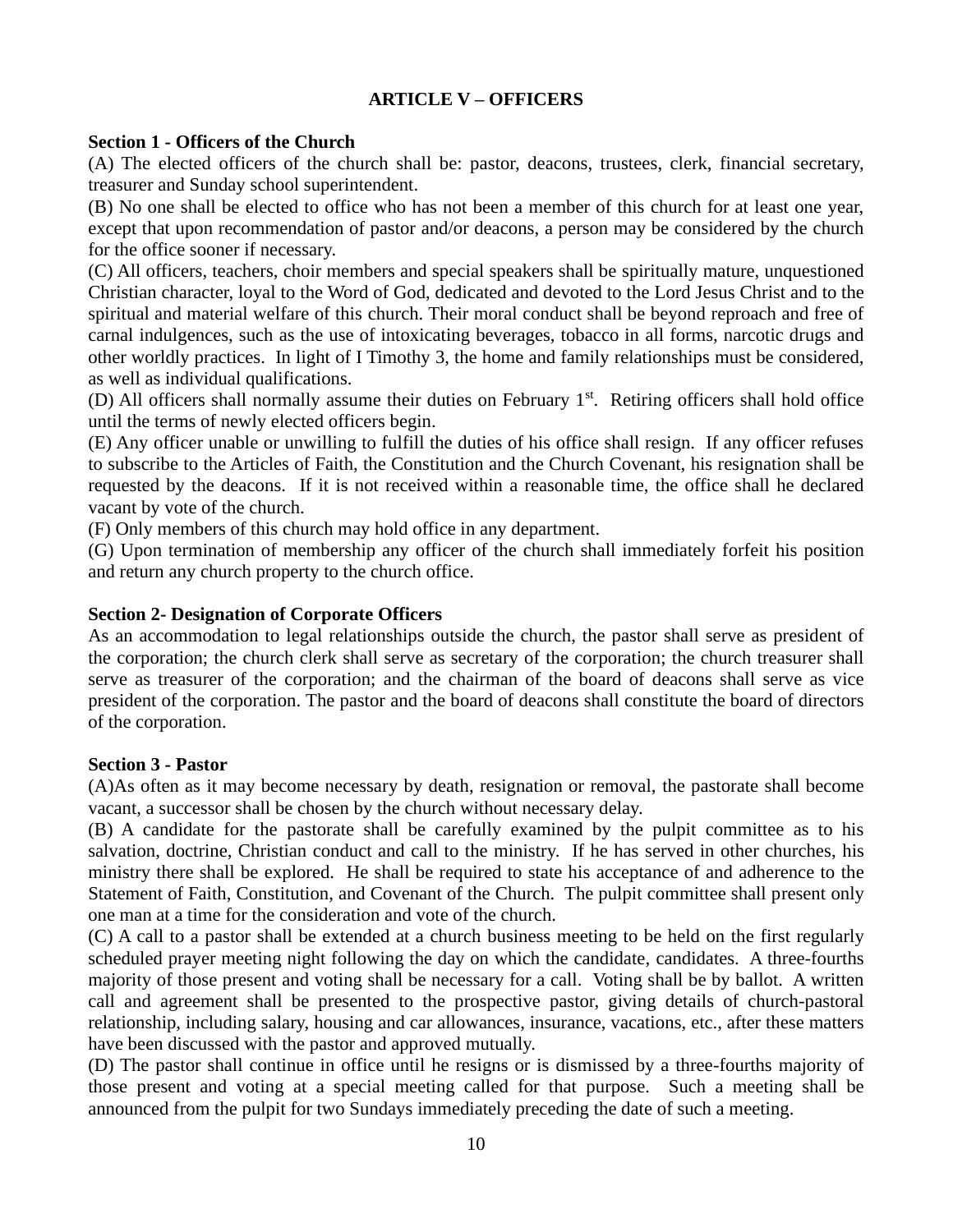(E) The pastor shall give the church not less than thirty days nor more than sixty days' notice of his intentions to discontinue as pastor. This time limit may be shortened if mutually agreed upon by the pastor and deacons. The church shall give the pastor not less than sixty days' notice of dismissal. If, in the judgment of the church, the conduct of the pastor justifies immediate termination of his ministry, the church may declare the pulpit vacant and pay one month's salary beyond that date.

(F) The Pastor shall preach the gospel regularly and shall be at liberty to preach the whole counsel of God as the Lord shall lead. He shall administer the ordinances, supervise the teaching ministries, and tenderly watch over the spiritual interests of the members.

(G) The pastor shall moderate the business sessions of the church. In his absence, the chairman of the deacons shall act as moderator. If the pastor is to be under discussion in the business session, another moderator shall be elected, and the pastor and his family shall withdraw from the meeting.

(H) The pastor shall be an ex officio member of all boards and committees. He shall also be a member of this church.

(I)The pastor's salary shall be reviewed and determined at least once a year, with determination also being given to rising cost of living.

(J)The pastor shall be responsible, in coordination with the deacons, to establish mandatory safety and security procedures for all ministries and programs involving minors.

# **Section 4 - Deacons**

(A)The selection of deacons shall be made from among the membership of the church as deemed necessary by the pastor of the church. Deacons shall be selected according to the model of Acts 6:

- When deemed necessary, the pastor shall present the need before the church, along with the number deemed necessary.
- The qualifications for the office, as declared in I Tim. 3:8-13 shall be presented.
- Nominations shall be made by the church.
- Approval or disapproval shall be determined by the pastor(s)

(B)The election of deacons shall be by a majority vote of the members present at a business meeting scheduled for this purpose. Voting shall be by ballot.

(C)Deacons shall hold office as long as stated need continues unless disqualified or determined to be unfit by pastor and deacons or he resigns.

(D)Immediately following the annual church administration meeting, the board of deacons shall assemble and elect, from their own number, a chairman who shall be vice president of the corporation.

(E) They shall be helpers and advisors with the pastor in the oversight of the spiritual interests of the church and in the administration of the ordinances.

(F) They shall constitute a pulpit committee and take necessary steps to secure a candidate for office of pastor.

(G) They shall have charge of all meetings of the church in the absence of the pastor.

(H) The pastor and deacons shall appoint soon after each election, from the membership of the church, suitable personnel to such offices as may be needed to carry on effectually the work of the Lord,

i.e. - music committee, a flower committee, an auditing committee, an advertising committee, a nominating committee, a librarian, ushers and others deemed necessary.

(I) It shall be the duty of the deacons, together with the Sunday school superintendent and pastor to determine the literature to be used in the education program of the church. The "Authorized King James Version Bible" shall be used exclusively, and all materials shall be consistent with this position. (J) The deacons shall oversee all trustees.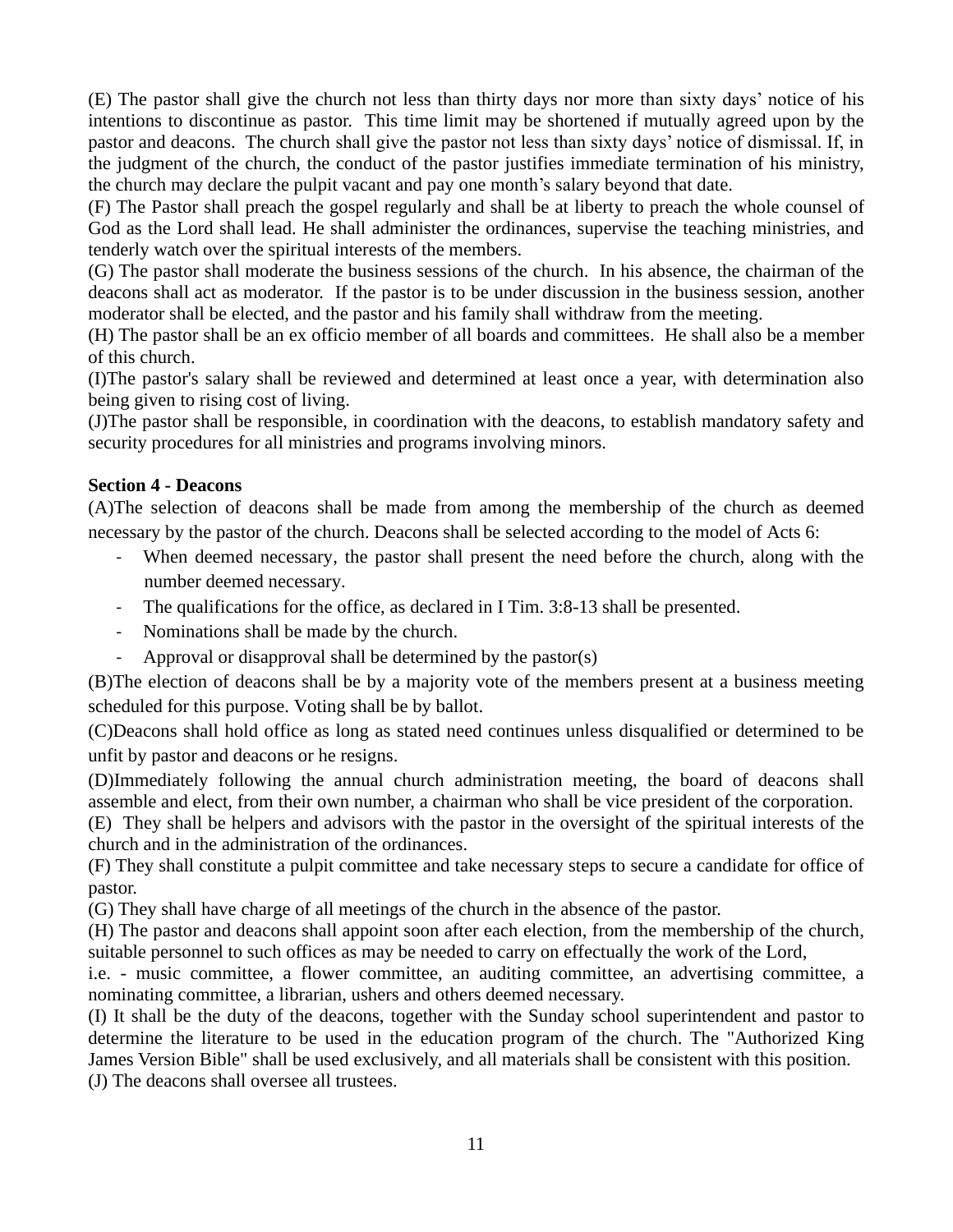# **Section 5 – Board of Directors**

(A) The pastor and the board of deacons shall constitute the board of directors of the corporation.

(B)The board of directors shall exercise the following specific powers only upon authorization by a majority vote of the members present at a duly called church administration meeting:

(1) To purchase, lease, or otherwise acquire real and personal property on behalf of the church, and to take real and personal property by will, gift, or bequest on behalf of the church;

(2) To sell, convey, alienate, transfer, lease, assign, exchange, or otherwise dispose of, and to mortgage, pledge, or otherwise encumber the real and personal property of the church, to borrow money and incur indebtedness for the purpose and use of the church; to cause to be executed, issued, and delivered for the indebtedness, in the name of the church, promissory notes, bonds, debentures, or other evidence of indebtedness; and to secure repayment by deeds of trust, mortgages, or pledges; and

(3) To exercise all powers necessary for the dissolution of the church corporation.

(4) All powers of the directors, (whether deacons or other appointed group) shall be compatible with the laws of the state of Michigan.

# **Section 6 - Trustees**

(A) The need for trustees may be determined by the deacons to assist in the temporal needs of the church.

(B) Trustees must be approved by the pastor and majority vote of the church at any meeting determined for such purpose. All trustees shall be reaffirmed at the annual business meetings of the church.

(C) Trustees, if determined unfit, may be removed at anytime at the discretion of the pastor and deacons.

(D) Trustees shall take charge of all temporalities of the church, control and give attention to the ordinary business interests of the church, provided they shall not have the authority to sell, lease, give away or dispose of church property in any manner without the approval of the Board of Directors.

(E) A trustee may not mortgage or encumber the same with debt to exceed (in one month) an amount approved by the Board of Directors to carry out his duties without the approval of a board member. All projects involving the expenditure of more than \$150.00 are to be submitted to the church for approval, except in routine or emergency matters which may be approved by the Board of Directors.

# **Section 7 - Clerk**

(A) The church clerk shall be elected biennially, whose business it shall be to have charge of all papers and records belonging to the church.

(B) The clerk shall make a full record of all business transactions and resolutions passed by the church.

(C) The clerk shall write all letters of the church unless otherwise directed and shall read all minutes of regular and special meetings of the church and perform such other duties as may pertain to the clerk's office.

(D) The clerk shall also keep a regular and up to date list of the church members that shall show date and manner of admission, dismissal, exclusion or death as will be the case and shall read, when requested to the church a report of all changes during the period since the last report was given. (E) The church Clerk shall have the authority to write checks in the absence of the treasurer.

# **Section 8 - Financial Secretary**

(A) It shall he the duty of the financial secretary, together with one or more of the deacons or trustees, to count and record in a permanent record all moneys received in the offerings of the church.

(B) Records shall be kept in accordance with written instructions issued by the auditing committee and approved by the pastor/deacons.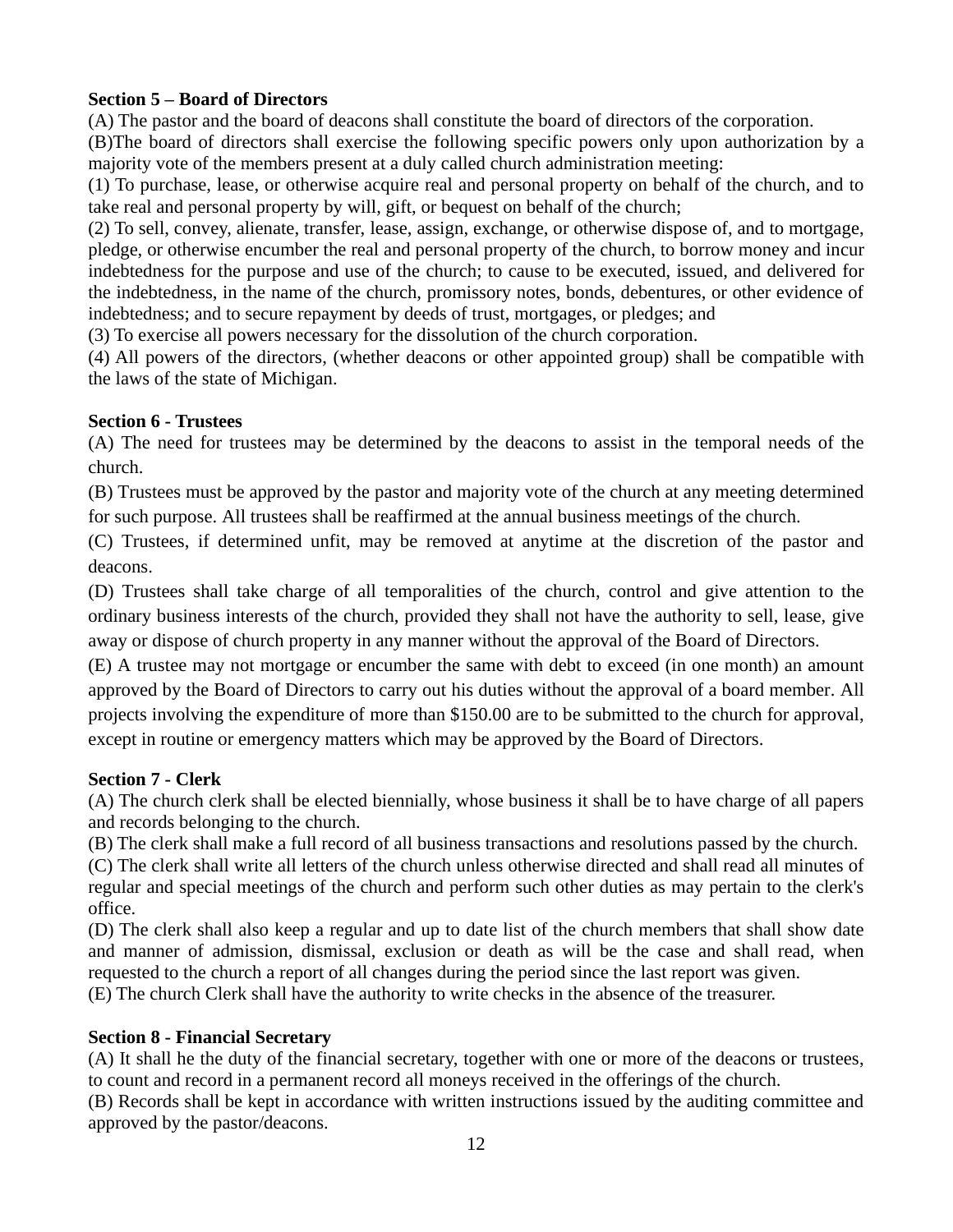(C) The financial secretary shall provide the treasurer with a record of all moneys received from organizations within the church or from individuals.

(D) The financial secretary shall be responsible for depositing all funds in the bank, including moneys received from organizations within the church or from individuals.

(E) The financial secretary shall provide the treasurer with a record of all moneys received and deposited, specifying the distribution into various funds, as indicated by donors or by special offerings.

(F) The chairman of the deacons shall assume the duties of the financial secretary in the absence of the latter.

(G) The financial secretary shall be elected biennially.

# **Section 9 - Treasurer**

(A) The treasurer shall be responsible for the recording of all financial transactions in the permanent records and shall make a quarterly and annual report to the church.

(B) The treasurer shall pay all bills of the church after they have been approved by the deacons he or she shall write, sign, record and mail all checks. All disbursements shall be made by check. The church clerk shall assume the responsibility of signing the checks in the treasurers' absence.

(C)At least two directors of this corporation shall be authorized to sign church checks in the treasurer's absence. The chairman of the deacons shall not perform this duty if functioning as the financial secretary. No persons shall be permitted to sign checks written to themselves, and no expenditures of the church shall be made by cash.

(D) The treasurer shall keep the books of record and report the financial transactions in accordance with the written instructions issued by the auditing committee and approved by the deacons.

(E)The treasurer shall be elected biennially.

# **Section 10 - Sunday School Superintendent**

(A) The Sunday school superintendent shall be selected by the pastor and elected by the church.

(B) They shall take the oversight of the Sunday school and appoint teachers and other officers subject to the approval of the pastor and deacons.

(C) They shall hold position until resignation or time determined by the senior pastor.

# **ARTICLE VI – COMMITTEES**

### **Section 1 - Budget Committee**

(A) The budget committee shall consist of the deacons and pastor.

(B) The duties of the committee shall be to prepare the budget for the ensuing year and presentation to the church for its approval at the annual meeting.

(C) The committee shall function throughout the year to recommend budget revisions to the church as may be deemed necessary.

# **Section 2 - Nominating Committee**

(A) This committee shall be composed of at least four members. The nominating committee shall be appointed by the deacons at least one month before the annual election. It shall consist of at least one deacon, one trustee, and one member from the church at large.

(B) The committee shall submit a list of nominees for all offices to be filled. This list shall be posted in the church building at least one Sunday prior to the election. When qualified candidates are available, two or more shall be nominated for each office.

(C) All persons placed on the ballot by the nominating committee shall be thoroughly investigated by the said committee, and each nominated for any office of the church shall be required to answer the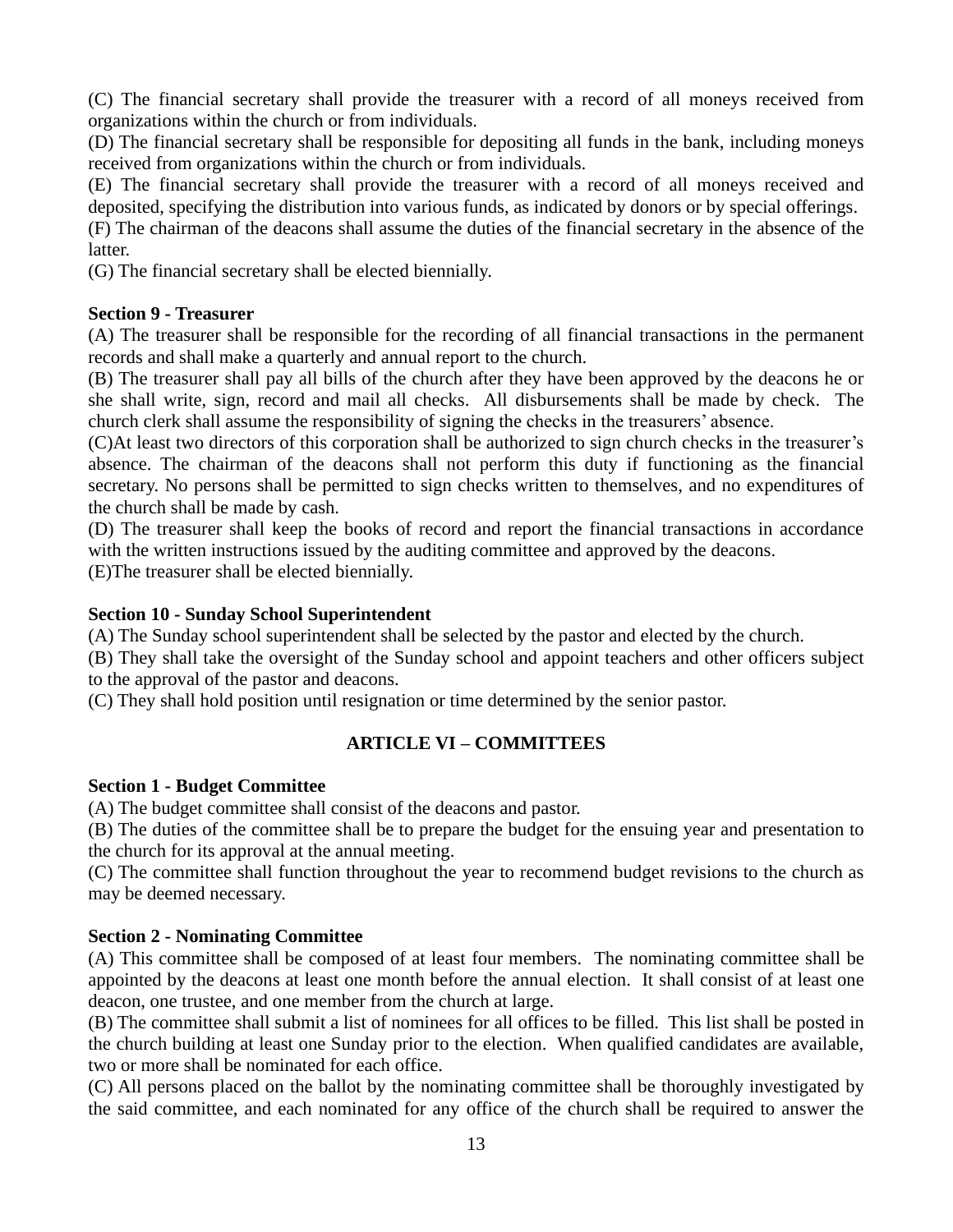following questions in the affirmative:

- 1. Do you believe the entire bible to be the verbally inspired Word of God?
- 2. Have you read the scriptural qualifications for the office of deacon? I Timothy 3:8- 13.
- 3. Have you read the Constitution and Statement of Faith of this church, and are you in hearty accord therewith in every particular?
- 4. Will you endeavor to maintain the daily spiritual edification of your family?
- 5. Will you endeavor to habitually engage in personal soul winning?
- 6. Will you endeavor to practice "Proportionate Giving" as taught by the scriptures?
- 7. Will you faithfully endeavor to attend all regular services of this church?

(D) They shall provide ballot forms for the annual election.

(E) Members who wish to submit nominations should give their suggestions in writing to the nominating committee at least three weeks before the election to enable the committee to ascertain their qualifications under Article VI, Section 2, B & C. No nominations shall be made from the floor.

# **Section 3 - Additional Committees**

(A) If a building committee is needed, it shall be nominated by the deacons and elected by the church.

(B) All committees shall report quarterly and annually to the church unless otherwise instructed.

(C) Any additional committees may be approved by the pastor and deacons as the need arises and dissolved at their discretion.

# **ARTICLE VII – MEETINGS**

# **Section 1 - Business Meetings**

(A) The fiscal year of this church shall end upon the 31st day of December. The annual business meeting shall be held on the third Wednesday of January. The monthly treasures report shall be posted in the foyer. Any questions regarding the report may be discussed with the pastor and/or deacons.

(B) Special meetings for business shall be called by the pastor, majority of the board of deacons and trustees, or the majority of the membership present and voting providing there is a quorum present. Notice shall be read at the Lord's Day services prior to meeting. No business shall be transacted at a special meeting except that specified when meeting was called routine business such as receiving members or granting letters may be transacted when necessary at any stated meeting of the church without regard to the above requirements.

(C) The moderator shall determine the rules of procedure according to his sense of fairness and common sense, giving all members a reasonable opportunity to be heard on a matter. The moderator is the final authority on questions of procedure, and his decision is final and controlling. The following order shall generally be observed at the regular church administration meetings consisting of at least 25% of the resident voting membership which shall constitute a quorum for business:

- 1. Open in prayer
- 2. Reading of minutes
- 3. Reception of members
- 4. Dismissal of members
- 5. Report of officers
- 6. Reports of standing committees
- 7. Reports of special committees
- 8. Unfinished matters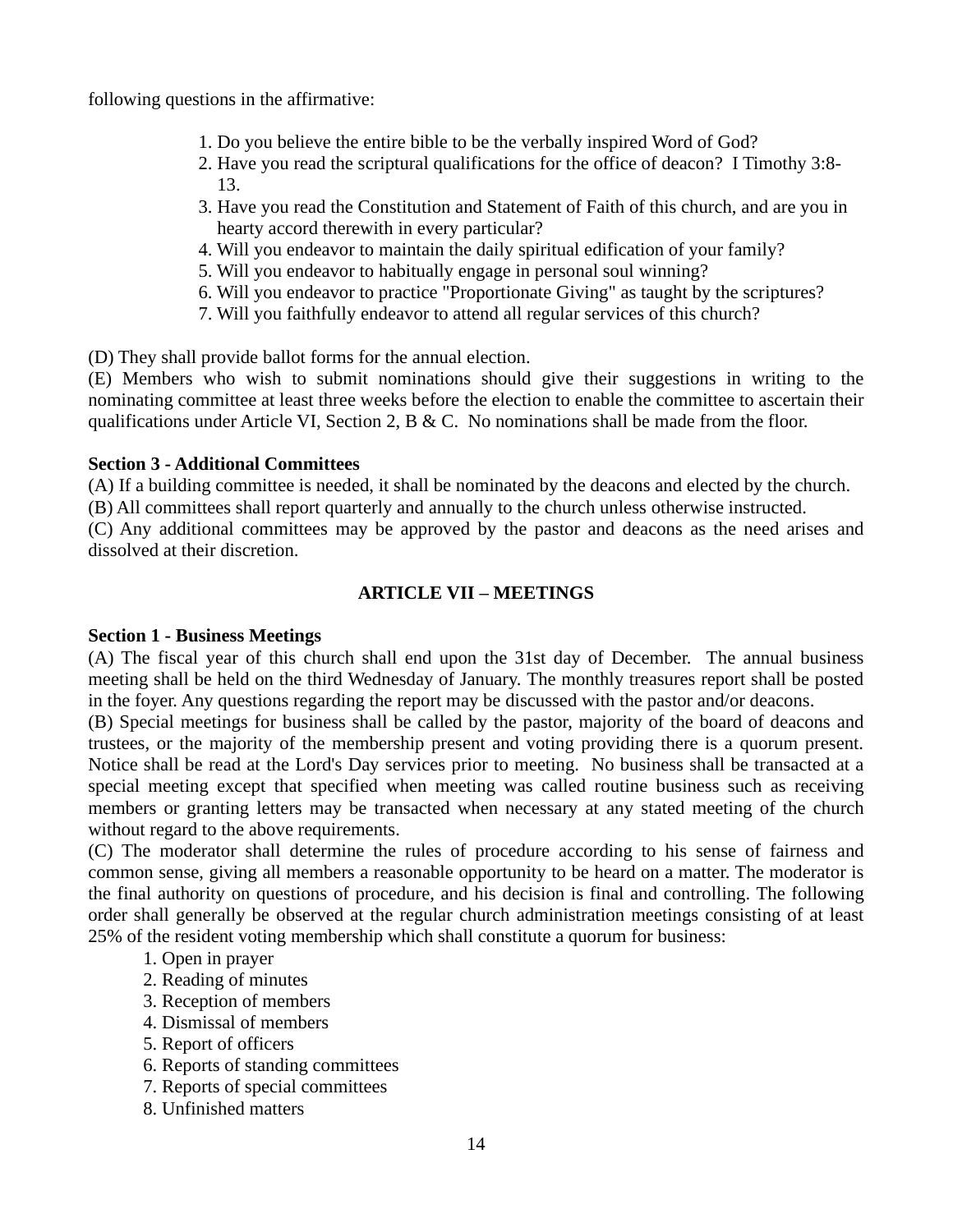- 9. Election of officers
- 10. New matters
- 11. Adjournment
- 12. Benediction

(D) Each church department shall make written annual reports to the church.

(E) A voting member shall have passed his or her 18th birthday.

(F) At the request of any member, voting shall be done by ballot.

(G) The day for business meetings may be changed at the discretion of the pastor/deacons.

(H) All business meetings shall terminate by 10:00 PM.

(I) For any meeting under this article, the moderator, in his sole discretion, shall have full and unilateral authority to require nonmembers to leave the meeting room and to order the immediate removal of any member or other person present who is deemed by the moderator to be disruptive to the proceedings by act or presence. The moderator shall have full authority to order the removal of all children (ages to be determined by the moderator) if the moderator determines, in his sole discretion, that circumstances so warrant. If the moderator determines that compliance with his order of removal is unsatisfactory, the moderator may, in his sole discretion, revoke the disruptive person's right to remain on the premises in accordance with **Sec. 3.XI.2** and treat the person as a trespasser.

# **Section-2 —Motions**

Members who desire that a certain motion be made, or subject matter be discussed during an annual, regular, or special business meeting must make a request to the pastor and deacons two weeks prior to the set meeting. The church leadership will then consider the proposal and proceed according to their conscience and what they understand to be in the best interests of the church. All other motions will be presented by the pastor and/or chairman of the board of deacons (or other moderator if the office of pastor is vacant) unless the pastor and/or deacons has delegated authority to another member and/or officer to raise certain motions.

# **ARTICLE VIII – ORDINATION**

We believe that from time to time, spirit filled men will be called from among us to proclaim the Gospel of the Grace of God. Such men may be given commission to preach and administer the ordinances by a majority vote of the church members present and voting at a meeting called for this purpose, provided that a council called to examine the candidate advises the church to do so.

# **ARTICLE IX - CHURCH ORGANIZATIONS**

### **Section 1 - Sunday School**

This organization shall be maintained for the express purpose of studying the bible and it shall be under the general supervision and control of the church.

### **Section 2 - Other Organizations**

(A) There shall be such other organizations as the most efficient prosecution of our object shall demand, but none shall be started without the consent of the deacon board. These organizations shall be self-governing, but finally subject to the control of the church through its constitution and voted church policies.

(B) All major officers of auxiliary organizations and all regular teachers in the Sunday school must be members of the church in good and regular standing.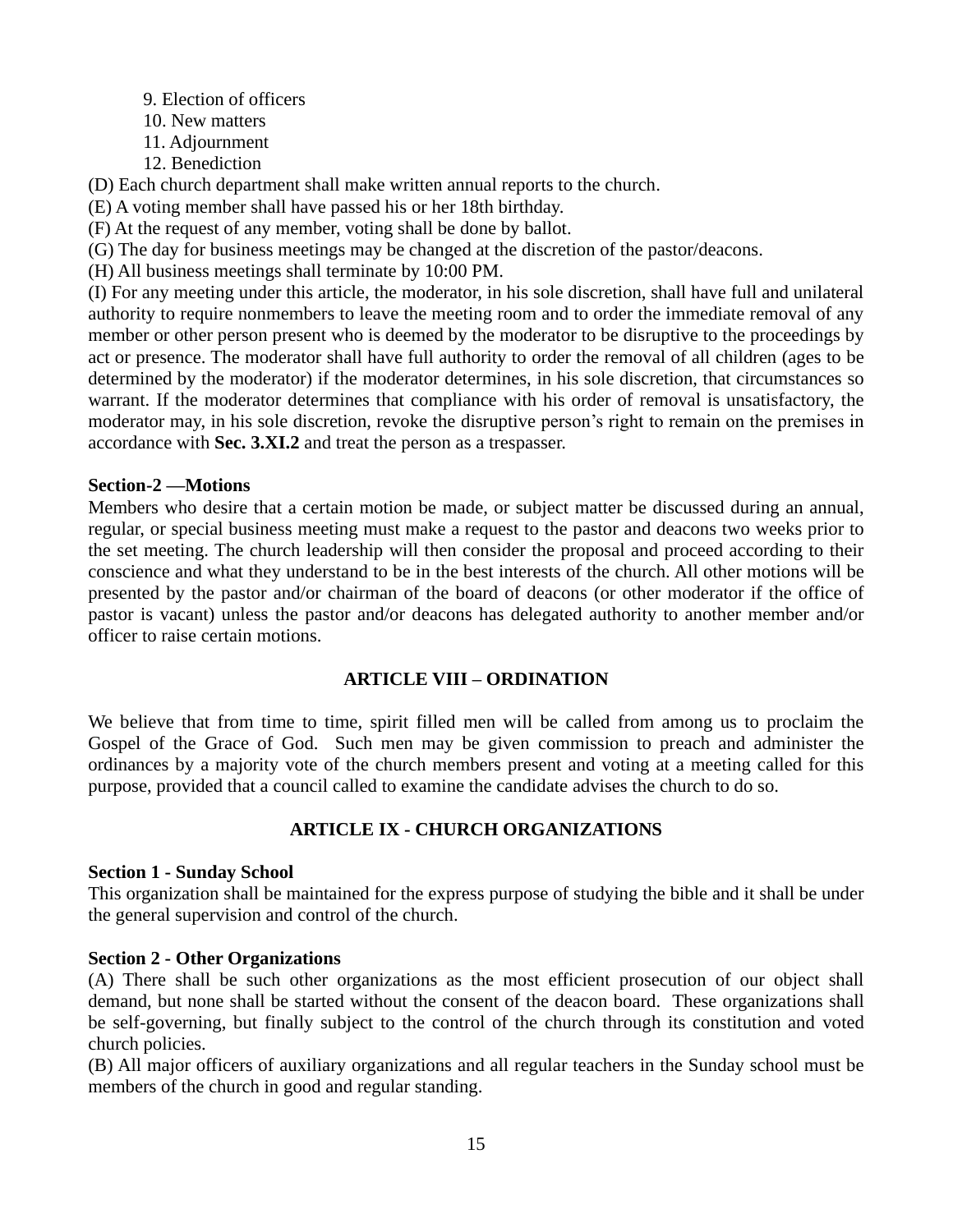# **ARTICLE X – ORDINANCES**

### **Section 1 - Baptism**

Those professing saving faith in Jesus Christ shall, by the pastor or some person authorized by the church, be immersed in water in accordance with the scriptural teaching. Immersion shall be a prerequisite to church membership. This church recognizes only, "Believers Baptism" as valid.

### **Section 2 - Lord's Supper**

The Lord's Supper (Communion) shall normally be served to the assembled church by the pastor and deacons, or some person designated by the church, the first Sunday night of the month, or at the discretion of the pastor/deacons. Since it is the Lord's Table, none who are His shall he barred, but the pastor shall frequently state the scriptural order, which places baptism as a prerequisite to communion, and shall explain the meaning of the ordinances.

# **ARTICLE X1 – MEMBERSHIP**

### **Section 1 - Reception of Members**

Those seeking membership must, through their actions, words, lifestyle, and affiliations, evidence a genuine experience of regeneration through faith in and acceptance of the Lord Jesus Christ as personal Savior.

(A) Candidates for membership must meet with the pastor or member of the church approved by the pastor to study the Statement of Faith, the bylaws of this church, general church practices, and expectations of members.

(B) After specified meeting(s), the pastor may direct that candidates be interviewed by the pastoral staff and/or deacon board prior to being recommended for membership to ensure they fully subscribe to the Statement of Faith contained herein and agree to submit to the authority of the church and its leaders.

(C) After such recommendation, membership will be granted upon a majority, voice vote of the members present at any church service or meeting, and upon compliance with any one of the following conditions:

(1) By baptism (immersion) at this local church following a profession of faith as a believer in Christ Jesus as personal Savior;

(2) By letter of transfer from another Bible-believing church of like faith and practice, or other written statement of good standing from the prior church if the applicant has been baptized by immersion subsequent to a profession of faith;

(3) By testimony of faith, having been baptized by immersion in another Bible believing church of like faith and practice; or

(4) By restoration, if having been removed from membership, upon majority, voice vote of the congregation after confession is made publicly before the church membership of the sin or sins involved, and satisfactorily evidencing repentance to the pastor (or the board of deacons if the office of pastor is vacant).

(D) Anyone who is a member of a secret society shall not be permitted to be a member of this church.

### **Section 2- Privileges of Membership**

(A) Only members at least eighteen years of age who are physically present at a duly called meeting of the church shall be entitled to vote. There shall be no proxy or absentee voting. The eligible membership of the church may only exercise voting privileges in those areas that are defined and limited by these bylaws. Members may not vote to initiate any church action, rather the vote of a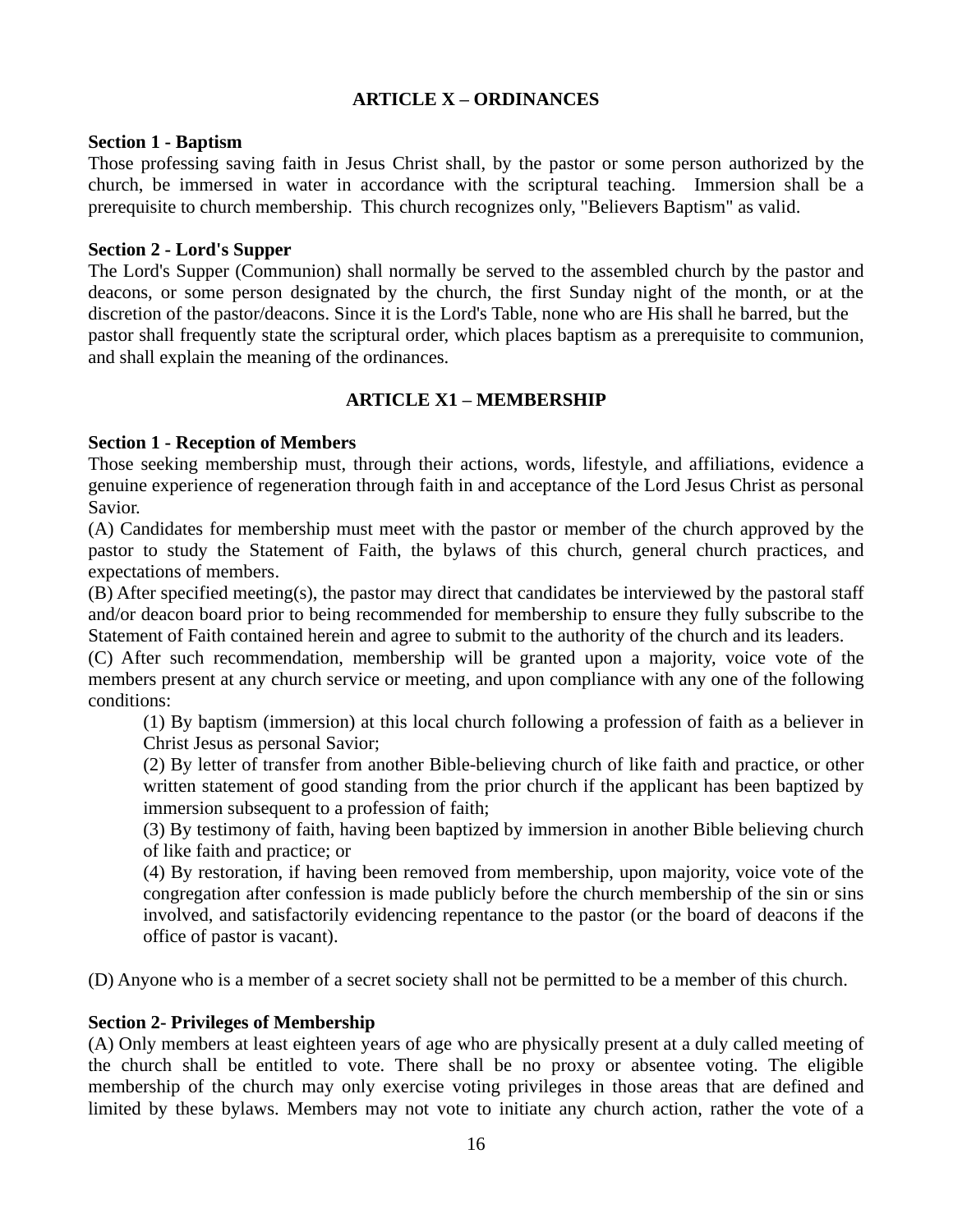member is to confirm and ratify the direction of the church as determined by the pastor and the board of deacons.

(B) This congregation functions not as a pure democracy, but as a body under the headship of the Lord Jesus Christ and the direction of the pastor as the under-shepherd with the counsel of the board of deacons. Determinations of the internal affairs of this church are ecclesiastical matters and shall be determined exclusively by the church's own rules and procedures. The pastor shall oversee and/or conduct all aspects of this church. The board of deacons shall give counsel and assistance to the pastor as requested by him.

(C) Membership in this church does not afford the members with any property, contractual, or civil rights based on principles of democratic government. Although the general public is invited to all of the church's worship services, the church property remains private property. The pastor (or in his absence, an individual designated by the board of deacons) has the authority to suspend or revoke the right of any person, including a member, to enter or remain on church property. If, after being notified of such a suspension or revocation, the person enters or remains on church property, the person may, in the discretion of the pastor, (or in his absence, an individual designated by the board of deacons), be treated as a trespasser.

(D) A member may inspect or copy the prepared financial statements of the church and the minutes of the proceedings of church and committee meetings, provided they shall have made a written request upon the church and the church has received the written request at least five business days before the requested inspection date. Minutes from deacon board and discipline committee meetings are exempt from this provision and are not subject to inspection or copy.

(1) A member may not, under any circumstances, inspect or copy any record relating to individual contributions to the church, the list of names and addresses of the church members, or the accounting books and financial records of the church.

(2) The church may impose a reasonable charge, covering the costs of labor and material, for copies of any documents provided to the member before releasing the copies to the member.

### **Section 2 - Discipline of Members**

(A)There shall be a discipline committee consisting of the pastor and the board of deacons. These men shall have sole authority in determining heretical deviations from the Statement of Faith and violations of the church covenant. If the pastor or a deacon is the subject of a disciplinary matter, he shall not sit as a member of the discipline committee. The pastor and deacons shall be entitled to the same steps as other church members and be subject to the same discipline.

(B) Members are expected to demonstrate special loyalty and concern for one another. When a member becomes aware of an offense of such magnitude that it hinders the spiritual growth and testimony of an individual in the local church or the body as a whole, he is to go alone to the offending party and seek to restore his brother. Before he goes, he should first examine himself. When he goes, he should go with a spirit of humility and have the goal of restoration.

(C) If reconciliation is not reached, a second member, either a deacon or the pastor, is to accompany the one seeking to resolve the matter. This second step should also be preceded by self-examination and exercised in a spirit of humility with the goal of restoration.

(D) If the matter is still unresolved after the steps outlined in subsections (B) and (C) have been taken, the discipline committee, as the church representatives Biblically responsible for putting down murmuring, shall hear the matter. If the matter is not resolved during the hearing before the discipline committee, the committee shall recommend to the members of the church that they, after selfexamination, make an effort personally to go to the offending member and seek that member's restoration.

(E) If the matter is still unresolved after the steps outlined in subsections (B), (C), and (D) have been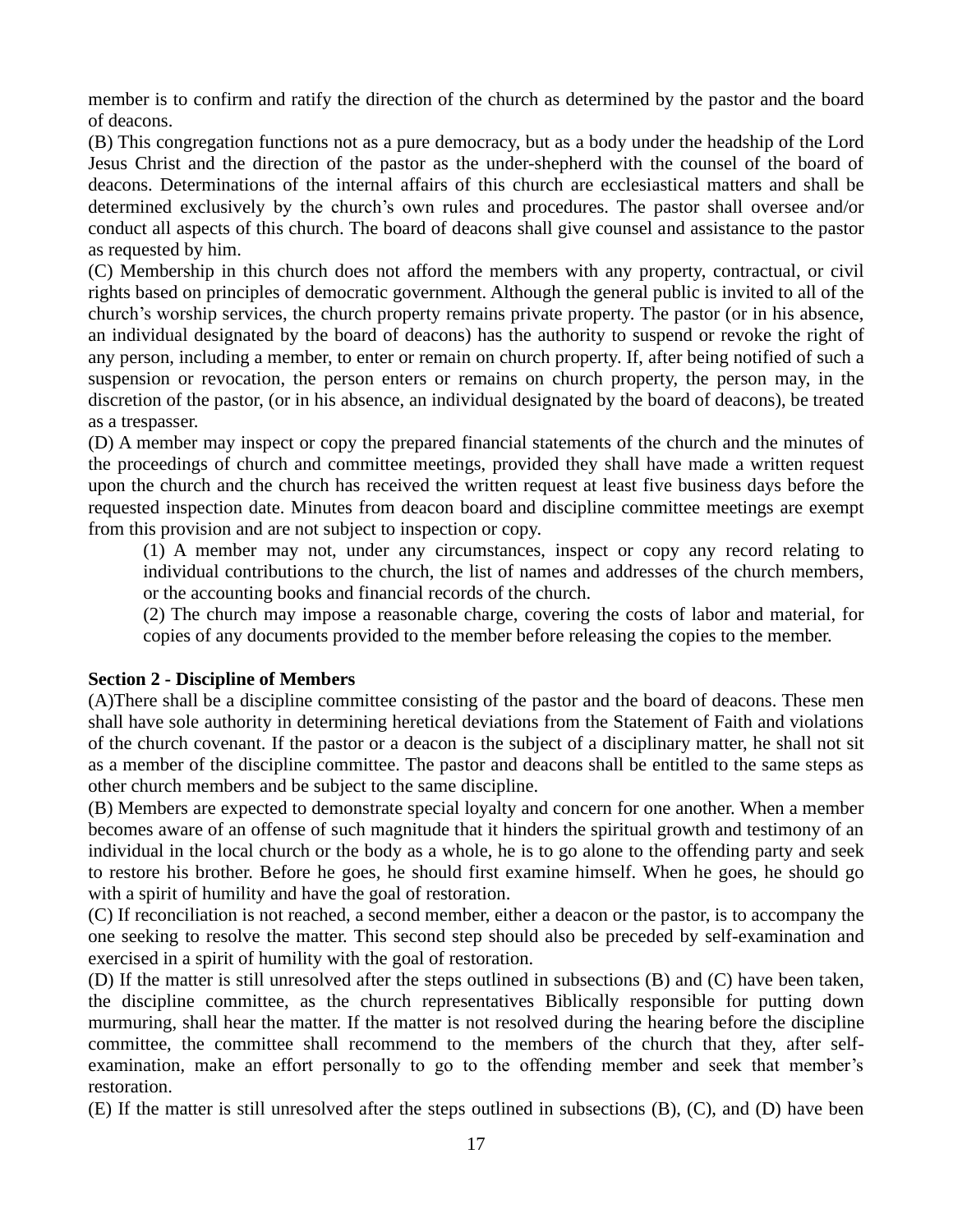taken, such members who refuse to repent and be restored are to be removed from the membership of the church upon a majority vote of the membership present at a meeting called for the purpose of considering disciplinary action. The member subject to disciplinary action is not entitled to vote on his/her own discipline.

(F) No matter may be heard by the discipline committee or the church unless the steps outlined in subsections (B) and (C) have been taken, except in the case of a public offense.

(G) If an unrepentant offending party is removed from the church membership, the only contact members of the church should have with the individual from that point forward must be for the sake of restoration (except family members and normal business). Persons placed under church discipline must immediately return any property belonging to the church.

(H) The procedures provided in this section are based on Matt. 18:15-20; Rom. 16:17-18; 1 Cor. 5:1- 13; 2 Cor. 2:1-11; Gal. 6:1; 1 Thess. 5:14; 2 Thess. 3:6, 10-15; 1 Tim. 5:19-20; and Titus 3:10-11.

# **Section 3 - Dismissal of Members**

(A) Any person in good standing shall be entitled at any time to a letter of dismissal in the usual form, with which to unite with another church of the same faith and order. Letters of dismissal shall be sent to the church with which the member desires to unite.

(B) Letters cannot be given to persons for the purpose of uniting with churches with which we could not fellowship.

# **Section 4- Automatic Termination of Membership**

(A) The membership of any individual member shall automatically terminate without notice if the member in question has not attended a regular worship service of the church in the preceding six months. Upon good cause being shown to the pastor, this provision for termination may be waived in the case of any individual member at the discretion of the pastor.

(B) No member of this church may hold membership in another church. The membership of any individual member shall automatically terminate without notice if the member unites in membership with another church.

(C) The membership of any individual member shall automatically terminate without notice if the deacons or pastor become aware of a member's open and unrepentant involvement in any sexual misconduct described in **Sec. 1. XXII** or if a member files a lawsuit in violation of **Sec. 1. XXVII.**

(D) The membership of any individual member shall automatically terminate without notice if the member openly and unashamedly disagrees with any provision found in the Statement of Faith.

(E) The membership of any individual member shall automatically terminate without notice if the member in a spirit of dissension actively engages in secretive discussions and/or intentionally organized, secretive meetings in a concerted effort to overthrow the pastor or present church leadership. (F) The membership of an individual will automatically terminate upon his or her death.

(G) No provision contained in this section shall be subject to or governed by the procedures regarding discipline of members set forth in **Sec. 3. XI. 2**.

(H) A member may resign at any time, but no letter of transfer or written statement of good standing will be issued upon such resignation, except at the discretion of the pastor.

# **ARTICLE XII – GENERAL**

# **Section 1 - Use of Church Property and Name**

(A) Use of the property for other than regularly scheduled meetings shall first be approved by the pastor and deacons.

(B) All gatherings off the church property held in the name of the church shall be subject to the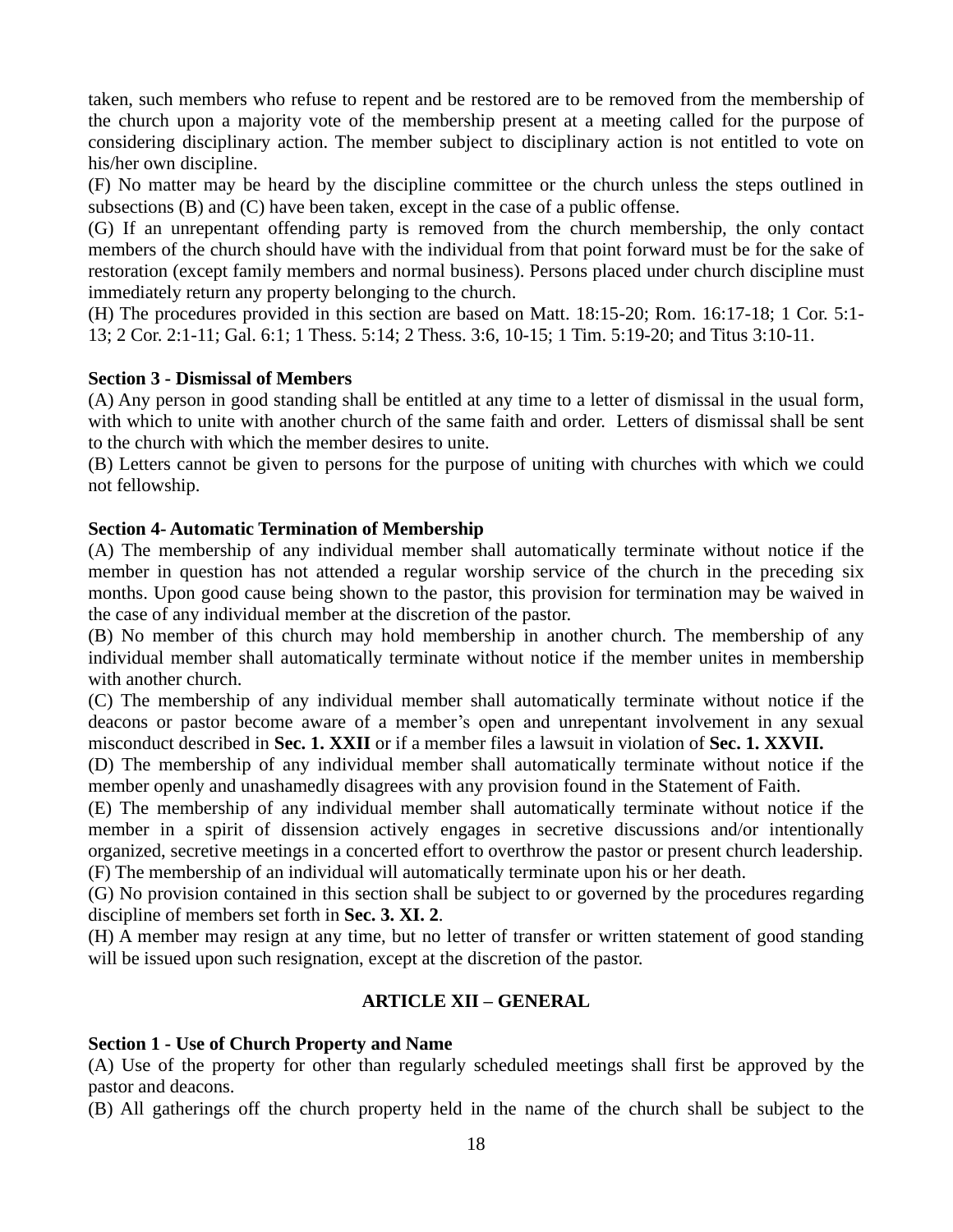approval of the pastor and/or deacons.

(C) No secret society will be permitted to hold services in the church.

(D) No pastor or pulpit orator will be permitted to preach in the church who fails to clearly confess the fundamentals of the faith once delivered unto the saints (Jude 3). Any visiting speaker must have the approval of the pastor and/or deacons.

# **Section 2 - Monetary Principles**

(A) The systematic giving of money for the support of the work of the Lord is worship as well as duty. It must be kept on a plane of voluntary free-will offerings, untarnished by any hope of material gain. All members are expected to give regular financial support to the church and to the advancement of the projects it shall sponsor. In determining the Lord's portion, we believe and affirm with the scriptures that at least one-tenth of one's income should he faithfully and cheerfully given by each one (II Corinthians 9:6-7) and many can and should give more than the tithe, for all we have belongs to Christ (I Chronicles 29:14&16, Acts 4:32-35.) No moneys shall be raised for the support of the church and its various activities by any but the biblical plan of tithes, offerings and gifts.

(B) A statement of each donor's account shall be given to him at the end of each year by the financial secretary or treasurer. Numbered envelopes can be offered to enable proper records to be kept, if so desired.

# **ARTICLE XIII- BINDING ARBITRATION**

# **Section 1 —Submission to Arbitration**

Believing that lawsuits between believers are prohibited by Scripture, all members of this church agree to submit to binding arbitration any matters which cannot otherwise be resolved, and expressly waive any and all rights in law and equity to bring any civil disagreement before a court of law, except that judgment upon the award rendered by the arbitrator may be entered in any court having jurisdiction thereof.

# **Section 2—Notice of Arbitration**

(A) In the event of any dispute, claim, question, or disagreement arising out of or relating to these bylaws or any other church matter, the parties shall use their best efforts to settle such disputes, claims, questions, or disagreement as befits Christians and in accord with Matthew 18:15-17.

(B) To this effect, they shall consult and negotiate with each other in good faith and, recognizing their mutual interests not to disgrace the name of Christ, seek to reach a just and equitable solution.

(C) If they do not reach such solution within a period of sixty (60) days, then upon notice by either party to the other, disputes, claims, questions, or differences shall be finally settled by arbitration as described in **Sec. 3. XIII. 1**, above, and such Procedures for Arbitration as are adopted pursuant to **Sec.3.XIII.4**, below.

### **Section 3—Limitations of Arbitration Decisions**

(A) Should any dispute involve matters of church discipline, the arbitrators shall be limited to determining whether the procedures for church discipline, as outlined under **Sec. 3. XI. 2,3,4**, were followed.

(B) Should any dispute involve the removal from office of the pastor or deacons, the arbitrators shall be limited to determining whether the procedures set forth in **Sec. 3. V. 3 (D)(E)** and **Sec. 3.V.4 (C)** were followed.

# **Section 4 —Arbitration Procedures**

The Procedures for Arbitration shall be as adopted by the pastor and the board of deacons.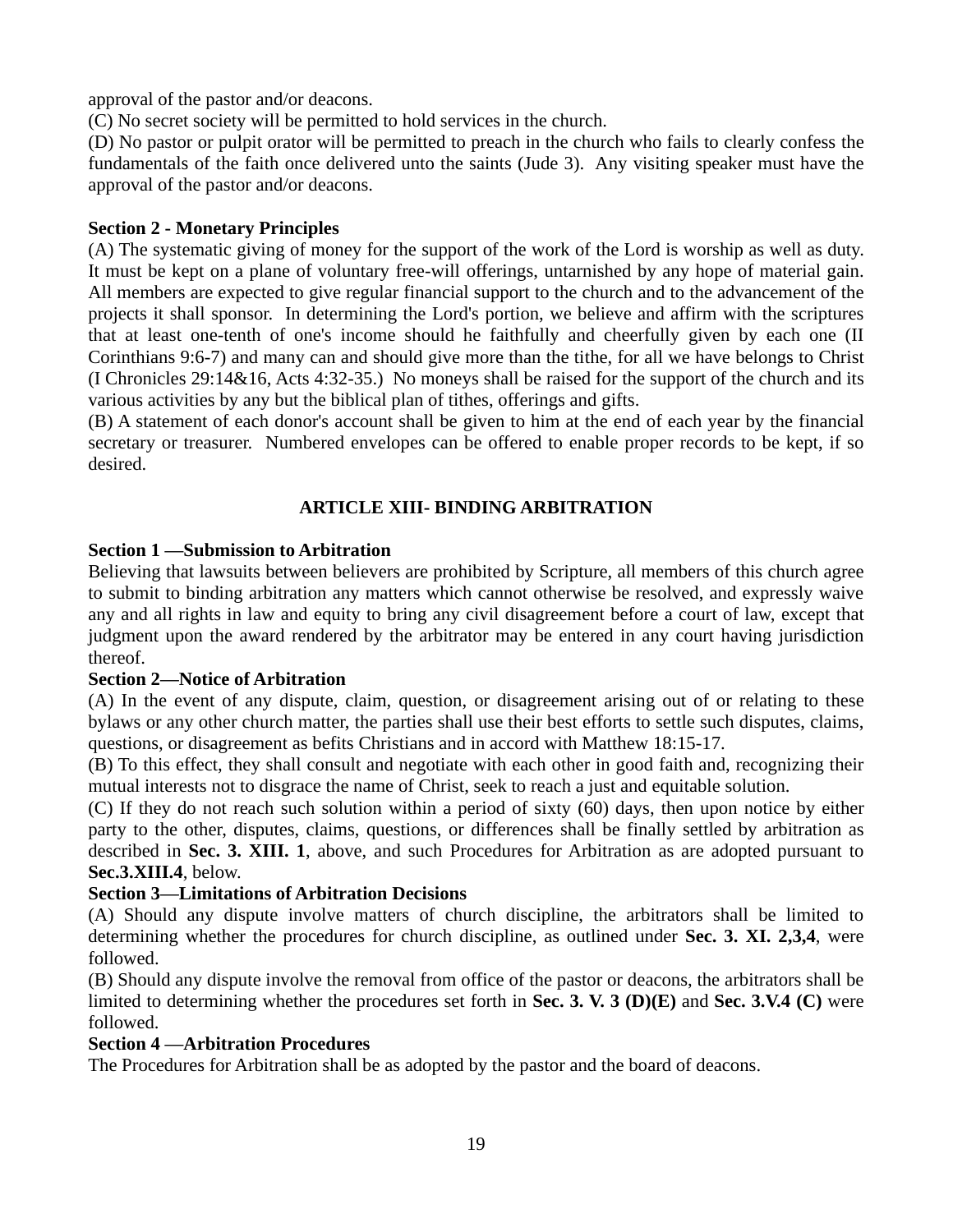### **ARTICLE XIV- DISSOLUTION CLAUSE**

(A) Upon the dissolution of the corporation, after paying or making provision for payment of all its liabilities, the corporation shall dispose of all of its remaining assets to such organization or organizations formed and operated exclusively for religious purposes as shall at the time qualify as an exempt organization or organizations under Section 501(c)(3) of the Internal Revenue Code of 1986 (or the corresponding provision of any future United States Internal Revenue Law).

(B) Any action to dissolve the church must be approved by a two-thirds (2/3) vote of the members of the church present at a meeting called to specifically consider such action, for which meeting written notice has been issued to all members in accordance with the provisions of these bylaws.

(C) Assets may be distributed only to organizations that agree with the church's Statement of Faith.

### **ARTICLE XIII – AMENDMENTS**

#### **Section 1**

Amendments to these rules may be made by two-thirds majority vote at any annual or duly called special meeting, but this rule shall not be suspended at any time.

### **Section 2**

The adoption of the forgoing rules (Articles I - XIII) shall be understood to rescind and annul any conflicting rules in force before their adoption.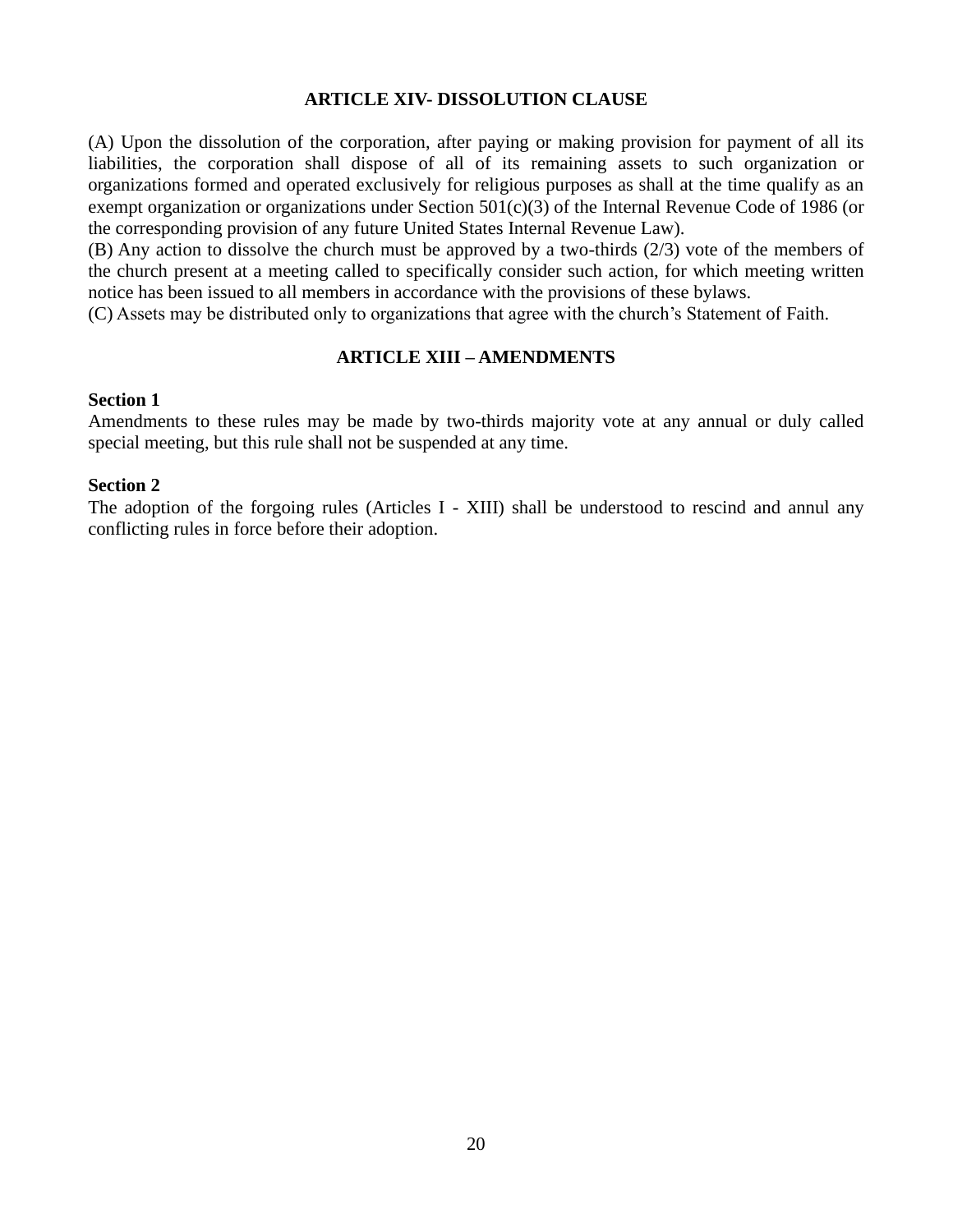### **CHURCH COVENANT**

Having been led, as we believe, by the Spirit of God, to receive the Lord Jesus Christ as our Savior and on profession of our faith, having been baptized by immersion in the name of the Father and of the Son and of the Holy Ghost, we do now in the presence of God, angels and this assembly, most solemnly and joyfully enter into covenant with one another, as one body in Christ.

We engage therefore, by the aid of the Holy Spirit, to walk together in Christian love, to strive for the advancement of this church in knowledge, holiness and comfort, to promote its prosperity and spirituality, to sustain its worship, ordinances, discipline and doctrine, to contribute cheerfully and regularly to the support of the ministry, the expenses of the church, the relief of the poor and the spread of the gospel throughout all nations.

We also engage to maintain family and secret devotions, to educate our children in the Christian faith, to seek the salvation of our kindred and acquaintances, to walk circumspectly in the world, to be just in our dealings, to avoid all tattling, backbiting and excessive anger, to abstain from the sale and use of intoxicating drink as a beverage and to be zealous in our efforts to advance the kingdom of our Savior.

We further engage to watch over one another in brotherly love, to remember one another in prayer, to aid one another in sickness and in distress, to cultivate Christian sympathy in feeling and courtesy in speech, to be slow to take offense, but always ready for reconciliation and mindful of the rules of our Savior, to secure it without delay.

We moreover engage that when we remove from this place we will, if possible, unite with a church where we can carry out the articles of the confession and the spirit of this covenant.